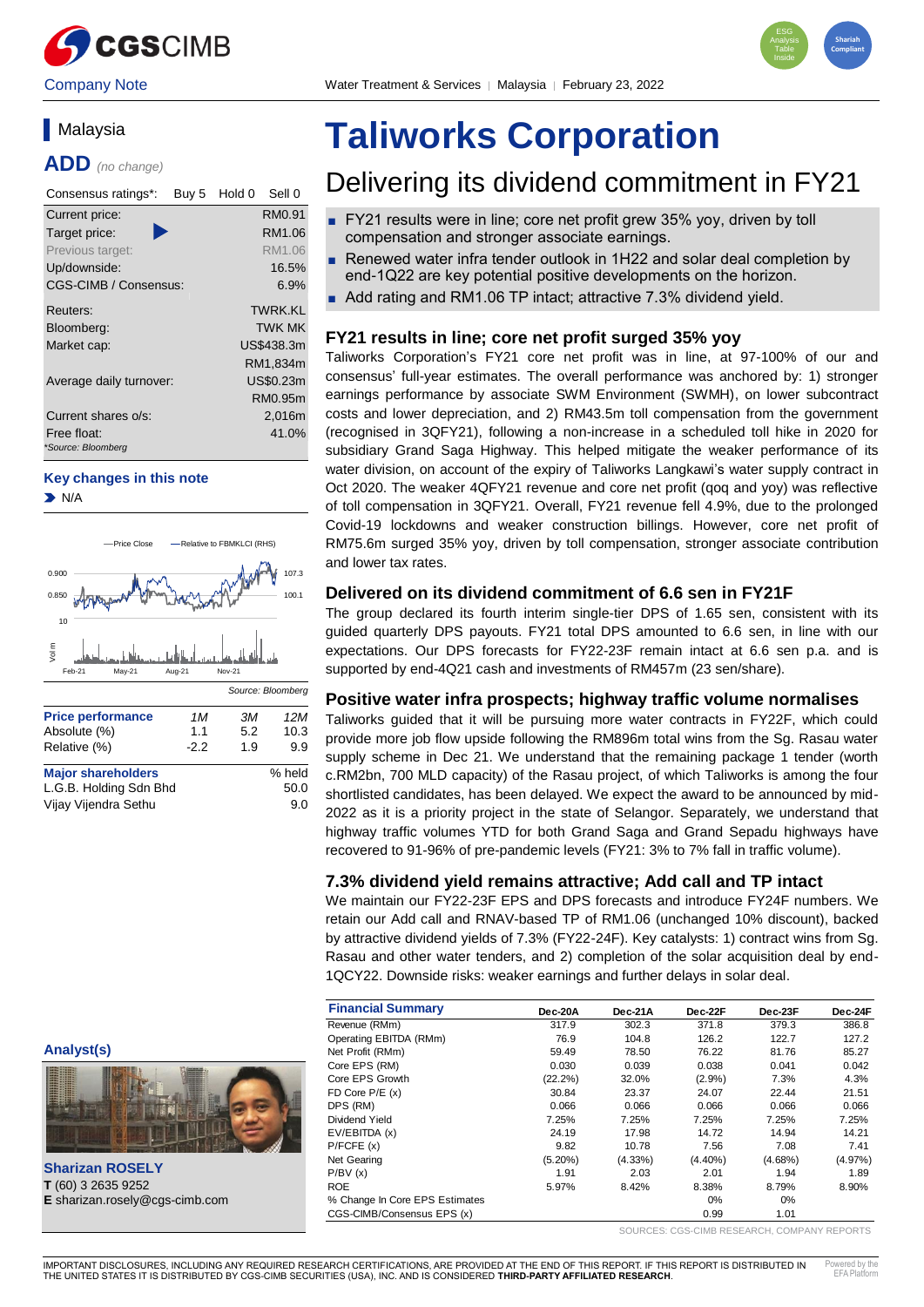

| <b>Figure 1: Results comparison</b> |        |               |        |              |        |                     |         |        |                          |                                             |
|-------------------------------------|--------|---------------|--------|--------------|--------|---------------------|---------|--------|--------------------------|---------------------------------------------|
| FYE Dec (RM m)                      |        | 4QFY21 4QFY20 |        | yoy % 3QFY21 |        | qoq % 4QFY21 4QFY20 |         | yoy %  | Prev.                    |                                             |
|                                     |        |               | chg    |              | chg    | Cum                 | Cum     | chg    | <b>FY21F</b>             | <b>Comments</b>                             |
| Revenue                             | 72.4   | 74.9          | (3.3)  | 102.3        | (29.2) | 302.3               | 317.9   | (4.9)  | 298.8                    | 1) Highway ADT fell by 3-7% in FY21         |
| Operating costs                     | (43.5) | (47.4)        | (8.1)  | (30.9)       | 40.8   | (154.2)             | (194.4) | (20.7) | (229.7)                  | 2) Expiry of Taliworks Langkawi             |
| <b>EBITDA</b>                       | 28.9   | 27.5          | 5.1    | 71.4         | (59.5) | 148.1               | 123.5   | 19.9   | 69.1                     | 3) Higher metered sales for SSP1 in 4Q21    |
| EBITDA margin (%)                   | 39.9   | 36.7          | 8.7    | 69.8         | (42.8) | 49.0                | 38.8    | 26.1   | 23.1                     |                                             |
| Depn & amort.                       | (12.4) | (10.2)        | 20.8   | (7.6)        | 62.8   | (33.5)              | (32.0)  | 4.5    | (29.9)                   |                                             |
| <b>EBIT</b>                         | 16.5   | 17.3          | (4.3)  | 63.8         | (74.1) | 116.7               | 94.2    | 23.9   | 39.2                     |                                             |
| Interest expense                    | (4.8)  | (5.2)         | (8.3)  | (4.9)        | (1.0)  | (19.1)              | (21.2)  | (9.9)  | (20.9)                   | Redemption of IMTN's 1st and 2nd tranches   |
| Interest & invt inc                 | 0.8    | 0.7           | 20.8   | 0.5          | 66.1   | 2.1                 | 2.7     | (23.7) | 4.0                      | Cash and investments of RM457m              |
| Associates' contrib                 | 1.3    | 6.4           | (79.8) | 7.8          | (83.5) | 14.3                | 2.8     | 406.0  | 5.5                      |                                             |
| Exceptionals                        | 0.6    | 1.5           | (63.7) | 2.8          | (79.9) | 2.9                 | 3.6     | (17.6) | $\overline{\phantom{a}}$ |                                             |
| Pretax profit                       | 13.8   | 19.1          | (27.4) | 67.2         | (79.4) | 114.0               | 78.5    | 45.2   | 96.0                     | Includes RM43.5m toll compensation for      |
| Tax                                 | (1.9)  | (3.7)         | (50.6) | (3.9)        | (52.3) | (11.6)              | (15.0)  | (22.5) | (16.3)                   | Grand Saga Highway in 3Q21                  |
| Tax rate (%)                        | 13.4   | 19.7          | (31.9) | 5.8          | 131.8  | 10.2                | 19.1    | (46.6) | 17.0                     |                                             |
| Minority interests                  | 0.2    | 0.4           | (47.8) | (22.0)       | 100.9  | (23.9)              | (4.0)   | 490.0  | (4.2)                    |                                             |
| Net profit                          | 12.2   | 15.7          | (22.4) | 41.4         | (70.5) | 78.5                | 59.5    | 32.0   | 75.6                     | FY2 core net profit made up 100% of our     |
| Core net profit                     | 11.6   | 14.2          | (17.9) | 38.6         | (69.9) | 75.6                | 55.9    | 35.1   | 75.6                     | full-year forecast and 97% of consensus     |
| EPS (sen)                           | 0.6    | 0.8           | (23.1) | 2.1          | (70.7) | 3.9                 | 3.0     | 31.9   | 3.7                      |                                             |
|                                     |        |               |        |              |        |                     |         |        |                          | SOURCES: CGS-CIMB RESEARCH, COMPANY REPORTS |

| Figure 2: FY21 segmental                 |                                 |       |               |            |               |              |             |               |                                                                           |
|------------------------------------------|---------------------------------|-------|---------------|------------|---------------|--------------|-------------|---------------|---------------------------------------------------------------------------|
|                                          | 4Q21                            | 4Q20  | YoY.          | 3Q21       | QoQ           | <b>FY21</b>  | <b>FY20</b> | YoY           |                                                                           |
|                                          | RM <sub>m</sub> RM <sub>m</sub> |       |               | % RM m     |               | % RM m RM m  |             |               | % Comments                                                                |
| <b>Revenue</b>                           |                                 |       |               |            |               |              |             |               |                                                                           |
| Water treatment, supply and distribution | 43.2                            | 49.8  | $-13.3%$      | 41.7       |               | 4% 169.1     | 225.5       |               | -25.0% Expiry of Taliworks Langkawi on 31 Oct 2020                        |
| Construction                             | 6.5                             | 4.5   | 44.9%         | 1.4        | 364%          | 14.5         | 12.7        |               | 14.8% Contributions from Rasau project picking up                         |
| <b>Toll Highway</b>                      | 21.5                            | 19.3  | 11.4%         | 58.0       | $-63\%$ 113.7 |              | 74.4        |               | 52.7% RM43.5m toll compensation for Grand Saga Highway                    |
| Others                                   | 1.3                             | 1.3   | $-5.0%$       | 1.3        | 0%            | 5.0          | 5.3         | $-5.0\%$ -    |                                                                           |
| Total                                    | 72.4                            | 74.9  | $-3.3%$ 102.3 |            |               | -29% 302.3   | 317.9       | $-4.9%$       |                                                                           |
|                                          | 4Q21                            | 4Q20  |               | YoY 3Q21   |               | QoQ FY21     | <b>FY20</b> | YoY           |                                                                           |
|                                          | RM <sub>m</sub> RM <sub>m</sub> |       |               | $%$ RM $m$ |               | % RM m RM m  |             | $\frac{9}{6}$ |                                                                           |
| <b>Operating profit/EBIT</b>             |                                 |       |               |            |               |              |             |               |                                                                           |
| Water treatment, supply and distribution | 11.5                            | 13.8  | $-16.6%$      | 17.6       | -35%          | 58.6         | 74.8        |               | -21.6% Expiry of Taliworks Langkawi on 31 Oct 2020                        |
| Construction                             | 0.8                             | 1.1   | $-28.5%$      | (0.5)      | -266%         | (1.0)        | 0.5         |               | -287.2% Margin mark-down, higher overheads and higher steel prices        |
| <b>Toll Highway</b>                      | 5.1                             | 5.6   | $-9.9%$       | 50.8       | $-90%$        | 70.0         | 31.0        |               | 125.4% RM43.5m toll compensation for Grand Saga Highway                   |
| <b>Others</b>                            | (0.0)                           | (2.6) | -99.4%        |            | $(3.6)$ 100%  | (8.8)        | (9.5)       | $-6.7\%$ -    |                                                                           |
| Total                                    | 17.4                            | 18.0  | $-3.3%$       | 64.3       |               | $-73%$ 118.8 | 96.9        | 22.6%         |                                                                           |
| Finance cost                             | (4.8)                           | (5.2) | $-8.3%$       | (4.9)      | -1%           | (19.1)       | (21.2)      | $-9.9\%$ -    |                                                                           |
| Share of results of JV                   | 0.4                             | 4.0   | $-91.1%$      | 5.0        | $-93%$        | 6.0          | 4.7         | 27.8%         |                                                                           |
| Share of results of associate            | 0.9                             | 2.4   | $-60.6%$      | 2.8        | $-66%$        | 8.3          | (1.9)       |               | -546.1% Lower depreciation and reduction in subcontractors' related costs |
| Pretax profit                            | 13.8                            | 19.1  | $-27.4%$      | 67.2       |               | -79% 114.0   | 78.5        | 45.2%         |                                                                           |
|                                          |                                 |       |               |            |               |              |             |               | SOURCES: CGS-CIMB RESEARCH, COMPANY REPORTS                               |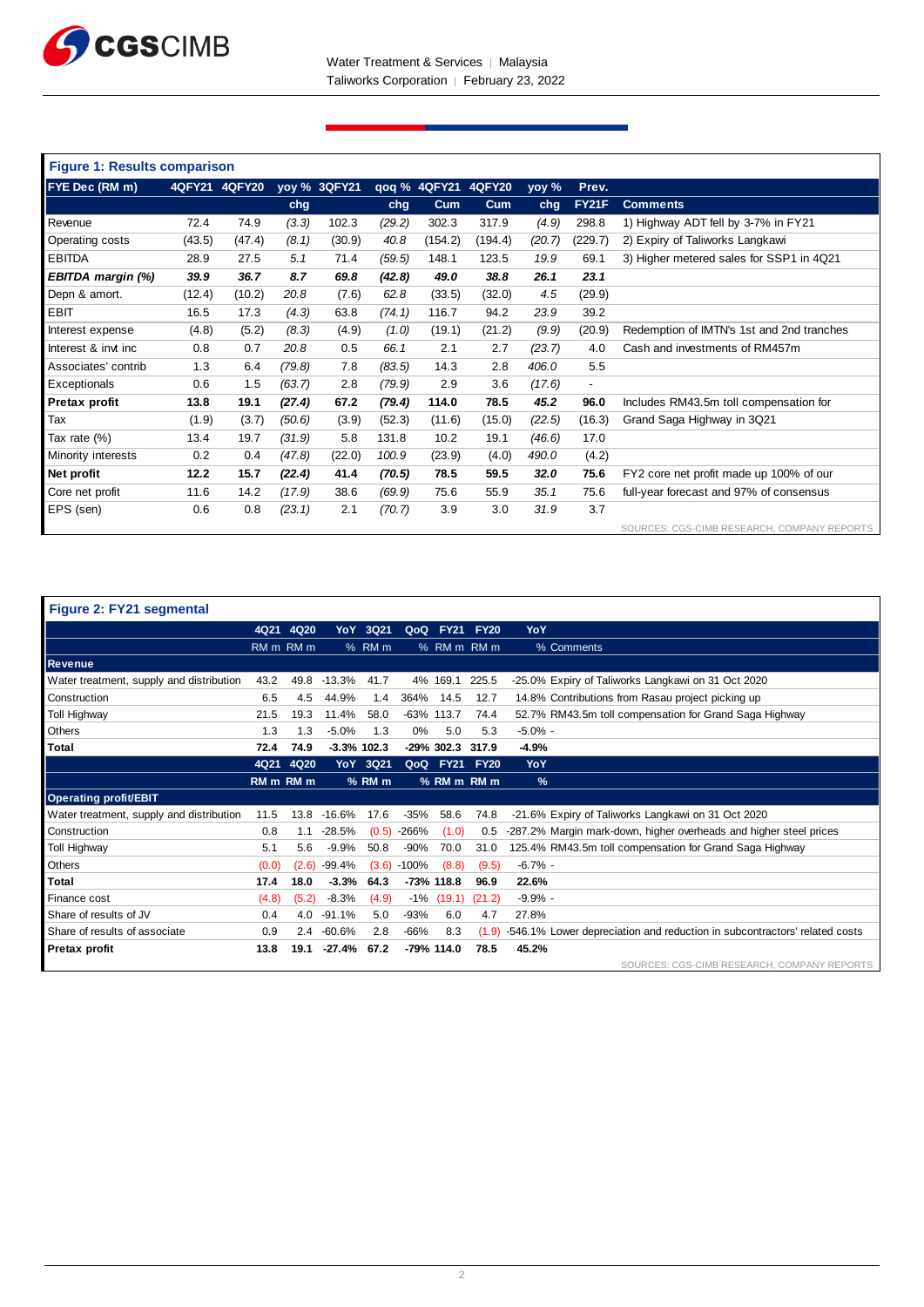

| <b>Figure 3: RNAV</b>                                     |                                             |                         |             |                    |
|-----------------------------------------------------------|---------------------------------------------|-------------------------|-------------|--------------------|
|                                                           | <b>Basis</b>                                | <b>Full value Stake</b> |             | Value              |
| <b>Concession assets</b>                                  |                                             | (RM <sub>m</sub> )      | (%)         | (RM <sub>m</sub> ) |
| Grand Saga Highway (24 years remaining concession life)   | DCF value                                   | 824.0                   | 51%         | 420.2              |
| Grand Sepadu Highway (12 years remaining concession life) | Takeover value                              | 265.0                   | 38%         | 100.7              |
| Other segments                                            | <b>Equity DCF value</b>                     |                         | Disc. Stake |                    |
|                                                           | (RM m)                                      | rate $(\%)$             | $(\%)$      |                    |
| SSP1 - Sungai Harmoni O&M (18 years incl. extension)      | 932.5                                       | 10%                     | 100%        | 932.5              |
|                                                           |                                             |                         |             |                    |
|                                                           | FY23F Net profit                            |                         | P/E Stake   |                    |
|                                                           | (RM m)                                      | (x)                     | (%)         |                    |
| Construction (Sg. Rasau package 2 & 3)                    | 25.8                                        |                         | 15 100%     | 386.3              |
| Solid Waste Management (SWM) - acquisition value          | 700.0                                       |                         | 35%         | 245.0              |
| Investment in associate & JVs (as at end-Dec 21)          |                                             |                         |             | 200.7              |
| Cash & equivalents (as at end-Dec 21)                     |                                             |                         |             | 457.1              |
| Borrowings as at end-Dec 21                               |                                             |                         |             | (358.5)            |
| <b>Total RNAV</b>                                         |                                             |                         |             | 2.384.0            |
| No. of shares (m)                                         |                                             |                         |             | 2.015.8            |
| RNAV/share                                                |                                             |                         |             | 1.18               |
| RNAV discount (%)                                         |                                             |                         |             | 10%                |
| Target price (RM/share)                                   |                                             |                         |             | 1.06               |
|                                                           | SOURCES: CGS-CIMB RESEARCH, COMPANY REPORTS |                         |             |                    |

٦

| <b>Highway</b>                                                                     | <b>Connectivity</b>                                                                                                                                                                                                                                                                                                                                                                                 | <b>Scheduled Toll Hike</b>                                                   | Length                                                                             | <b>Effective Stake</b>                                                                                                                                                                                                                                    | <b>Concession</b><br><b>Expiry</b> |
|------------------------------------------------------------------------------------|-----------------------------------------------------------------------------------------------------------------------------------------------------------------------------------------------------------------------------------------------------------------------------------------------------------------------------------------------------------------------------------------------------|------------------------------------------------------------------------------|------------------------------------------------------------------------------------|-----------------------------------------------------------------------------------------------------------------------------------------------------------------------------------------------------------------------------------------------------------|------------------------------------|
| <b>Grand Saga Highway</b><br>- Grand Saga Sdn. Bhd.                                | • 11.5 km four-lane dual carriageways, stretching from the<br>Connaught Interchange in Cheras to Saujana Impian<br>Interchange in Kajang.                                                                                                                                                                                                                                                           | $\cdot$ 2015 - 30%<br>• Every 5 years - Between 25%<br>and 45% toll increase | $\cdot$ 11.5 km                                                                    | • 51%<br>• 49% held by<br><b>EPF</b>                                                                                                                                                                                                                      | • September<br>2045                |
| <b>Grand Sepadu Highway</b><br>- Grand Sepadu (NK) Sdn.<br>Bhd.                    | • 17.5 km two-lane dual and three-lane carriageway highway<br>linking from North Port to Bukit Raja, Klang.<br>. Partly parallel to the old tolled North Klang Straits Bypass<br>(which became a non-tolled road after Grand Sepadu<br>Highway became operational) and is linked to the Federal<br>Highway, the New Klang Valley Expressway ("NKVE") and the<br>new upcoming West Coast Expressway. | $\cdot$ 2016, 2020 and 2025 -<br>Between 20% and 30% toll<br>increase        | $\cdot$ 17.5 km                                                                    | $\cdot$ 37.5%<br>• 37.5% held by<br><b>EPF</b><br>• Economic<br>benefit of<br>45%                                                                                                                                                                         | • December<br>2032                 |
| <b>Toll Highway Average Daily Traffic</b><br>129,446<br>80,464<br>79,413<br>57,550 | 142,619<br>122,513<br>117,925<br>97,817<br>88,064<br>79,787<br>78,150<br>67.780                                                                                                                                                                                                                                                                                                                     | 142.197<br>85,016<br>82,725<br>63,457                                        | 2020<br>Q1FY20<br>Q2FY20<br>Q3FY20<br>Q4FY20<br>2021<br>Q1FY21<br>Q2FY21<br>Q3FY21 | : MCO 1.0 (18 March 2020)<br>: Various phases of MCOs<br>: MCO, RMCO (10 June 2020)<br>: CMCO (14 October 2020)<br>: MCO 2.0 (13 January 2021)<br>: MCO 3.0 (6 May 2021)<br>: National Lockdown (1 June 2021)<br>: Continuation of National Recovery Plan |                                    |
| Q1FY20<br>Q2FY20                                                                   | Q3FY20<br>Q4FY20<br>Q1FY21<br>Q2FY21<br>-Grand Sepadu Highway<br>--Grand Saga Highway                                                                                                                                                                                                                                                                                                               | Q3FY21<br>Q4FY21                                                             | Q4FY21                                                                             | - Phase 2 (10 September 2021)<br>- Phase 3 (1 October 2021)<br>: Phase 4 (18 October 2021)                                                                                                                                                                |                                    |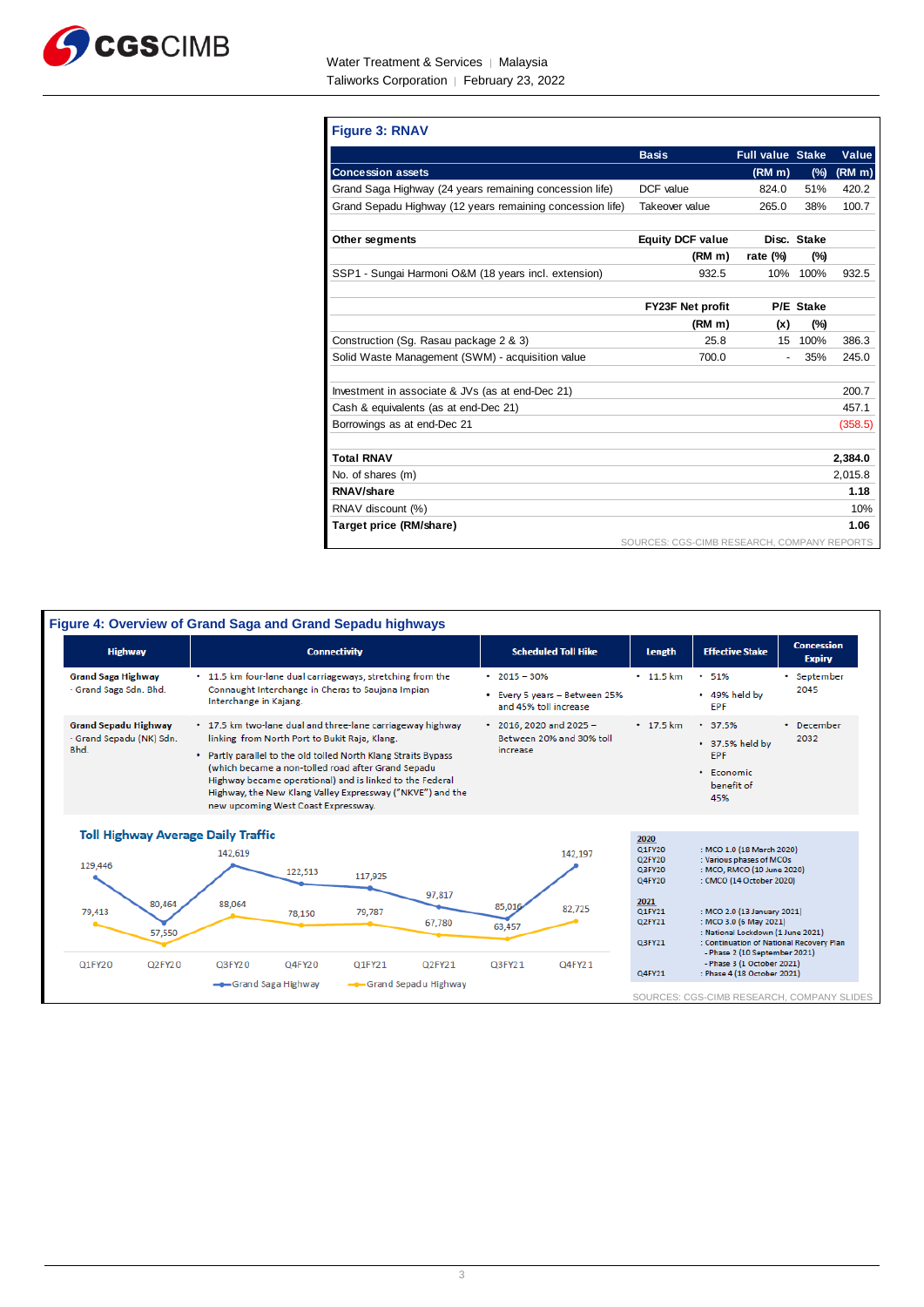

Water Treatment & Services | Malaysia Taliworks Corporation │ February 23, 2022

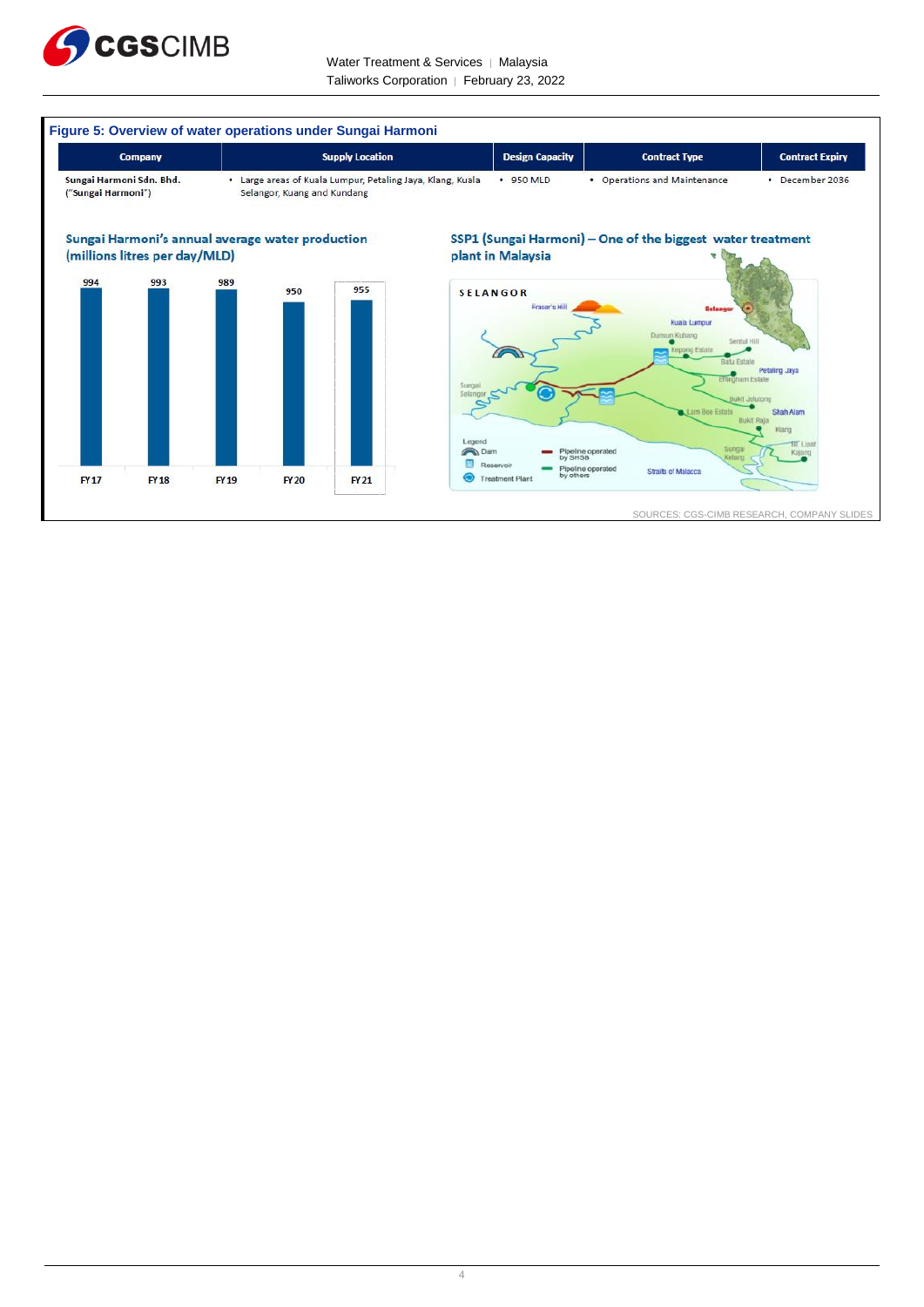



## **ESG in a nutshell**

In 2020, Taliworks undertook the development of a sustainability framework to guide its efforts in incorporating sustainability into its business model. This framework is benchmarked against sustainability best practices in industries both within and beyond the scope of operations. This framework should enable the group to create time-bound goals that are strategically aligned with the United Nations' Sustainable Development Goals (UNSDG) targets.

|                | Keep your eye on                                                                                                                                                                                                                                                                                                                                                                                                                                                                                                                                                                                                                                                                                                                                                                                                                                                                                                                                                                                                         |          | <b>Implications</b>                                                                                                                                                                                                                                                                                                                                                                                                                                                                                                                                                                                                                                                                                                                                                                                                                                                                                        |
|----------------|--------------------------------------------------------------------------------------------------------------------------------------------------------------------------------------------------------------------------------------------------------------------------------------------------------------------------------------------------------------------------------------------------------------------------------------------------------------------------------------------------------------------------------------------------------------------------------------------------------------------------------------------------------------------------------------------------------------------------------------------------------------------------------------------------------------------------------------------------------------------------------------------------------------------------------------------------------------------------------------------------------------------------|----------|------------------------------------------------------------------------------------------------------------------------------------------------------------------------------------------------------------------------------------------------------------------------------------------------------------------------------------------------------------------------------------------------------------------------------------------------------------------------------------------------------------------------------------------------------------------------------------------------------------------------------------------------------------------------------------------------------------------------------------------------------------------------------------------------------------------------------------------------------------------------------------------------------------|
| 1)<br>2)       | In 2021, the group began developing a sustainability $ 1\rangle$<br>framework that contains time-bound goals to guide its<br>sustainability journey over the longer term, all of which<br>would be incorporated into the group's Enterprise Risk<br>Management (ERM) Framework, which would cover all<br>segments of businesses, i.e. 1) water treatment, supply<br>and distribution, 2) waste management, 3) construction<br>and 4) toll highways.<br>Budget 2022 and the 12 <sup>th</sup> Malaysia Plan (12MP) have<br>cited water infrastructure projects as among the "Green"<br>Infrastructure"<br>initiatives.<br>Taliworks'<br>construction<br>division could see a recovery in water contract tenders.                                                                                                                                                                                                                                                                                                           | 2)<br>3) | Key operational metrics for the water division address<br>the quality and quantity of water to end-users and<br>meeting demand, while managing water loss, in the<br>distribution network: Taliworks achieved above 99%<br>water treatment compliance rates in 2018-20.<br>Non-revenue water (NRW), or volume of water loss as<br>a percentage of total volume of water produced, stood<br>at 42.1% in 2020.<br>Toll highway safety performance is guided under the<br>Malaysian Highway Authority (MHA). Taliworks met the<br>safety performance and regulatory standards of not<br>exceeding 3.15 accidents per 1m vehicles in 2020.                                                                                                                                                                                                                                                                     |
|                | <b>ESG highlights</b>                                                                                                                                                                                                                                                                                                                                                                                                                                                                                                                                                                                                                                                                                                                                                                                                                                                                                                                                                                                                    |          | <b>Implications</b>                                                                                                                                                                                                                                                                                                                                                                                                                                                                                                                                                                                                                                                                                                                                                                                                                                                                                        |
| 1)<br>2)<br>3) | Taliworks' proposed RM180.4m investment into the<br>solar business, via an acquisition of several operating<br>solar companies, is in line with its vision of balancing<br>environmental, social and governance elements.<br>Its waste management operations span 28,500km <sup>2</sup> and<br>employ over 8,000 workers: To ensure a sustainable 2)<br>approach to business processes and the managing of<br>a large-scale waste management operation, the<br>division employs risk-based decision-making,<br>daily<br>monitoring, proactive action, incentive systems, and<br>strategic target-setting.<br>Taliworks seeks to ensure the quality of operations of<br>its entire supply chain/subcontractors with commitment<br>to quality, environmental and occupational safety<br>standards. The group conducts annual assessments of<br>its entire supply chain. Water divisions' regulatory<br>compliance of its supply chain, for example, is<br>governed under the Water Services Industries Act<br>2006 (WSIA). | 1)<br>3) | Taliworks' renewable energy (RE) acquisition is a long-<br>term positive in that it replaces the loss of income from<br>the expiry of Taliworks Langkawi in Oct 20. RE M&As<br>strengthen its ability to pay out our FY21-23F 6.6 sen<br>DPS p.a.<br>The consolidation of the new solar projects is earnings<br>accretive from FY21F (+6% to +8%), supported by a<br>base-case post-M&A RE EBITDA of RM22m - this is<br>not factored into our forecasts as the deal completion<br>has been delayed, pending approval from the Energy<br>Commission (EC).<br>Some initiatives by the waste management division,<br><b>SWM</b><br>Environment, in<br>promoting<br>sustainability<br>awareness include improving public perception in<br>waste management, empowering communities to<br>improve surrounding environment, and collaborative<br>educational programmes with the Ministry of Education<br>(MOE). |
|                | <b>Trends</b>                                                                                                                                                                                                                                                                                                                                                                                                                                                                                                                                                                                                                                                                                                                                                                                                                                                                                                                                                                                                            |          | Implications                                                                                                                                                                                                                                                                                                                                                                                                                                                                                                                                                                                                                                                                                                                                                                                                                                                                                               |
| 1)<br>2)       | In 2020, Grand Saga (subsidiary) and Grand Sepadu   1)<br>(associate) Highways maintained a full four-star rating<br>from the MHA.<br>Grand Sepadu has been certified a Silver Rating by the                                                                                                                                                                                                                                                                                                                                                                                                                                                                                                                                                                                                                                                                                                                                                                                                                             |          | Although Taliworks does not have a formal climate risk<br>management process, climate change-related issues<br>have been recognised as part of its risk identification<br>processes at the division level.                                                                                                                                                                                                                                                                                                                                                                                                                                                                                                                                                                                                                                                                                                 |
|                | Malaysia Green Highway Index (MGHI) since 2019, 2)<br>while Grand Saga's status remains, pending an audit<br>by the MGHI.                                                                                                                                                                                                                                                                                                                                                                                                                                                                                                                                                                                                                                                                                                                                                                                                                                                                                                |          | While Taliworks is not a constituent of the FTSE4Good<br>Bursa Malaysia Index and not rated under the FTSE<br>Russell, we would regard Taliworks' business model as<br>one with comprehensive elements directly contributing                                                                                                                                                                                                                                                                                                                                                                                                                                                                                                                                                                                                                                                                               |
| 3)             | All plans/strategies for its water division are aligned<br>with the Task Force on Climate-Related Financial<br>Disclosure (TCFD), endorsed by Bursa Malaysia.                                                                                                                                                                                                                                                                                                                                                                                                                                                                                                                                                                                                                                                                                                                                                                                                                                                            |          | to the area of sustainability under the environmental<br>and social components of the ESG sphere.<br>SOURCES: CGS-CIMB RESEARCH, REFINITIV                                                                                                                                                                                                                                                                                                                                                                                                                                                                                                                                                                                                                                                                                                                                                                 |
|                |                                                                                                                                                                                                                                                                                                                                                                                                                                                                                                                                                                                                                                                                                                                                                                                                                                                                                                                                                                                                                          |          |                                                                                                                                                                                                                                                                                                                                                                                                                                                                                                                                                                                                                                                                                                                                                                                                                                                                                                            |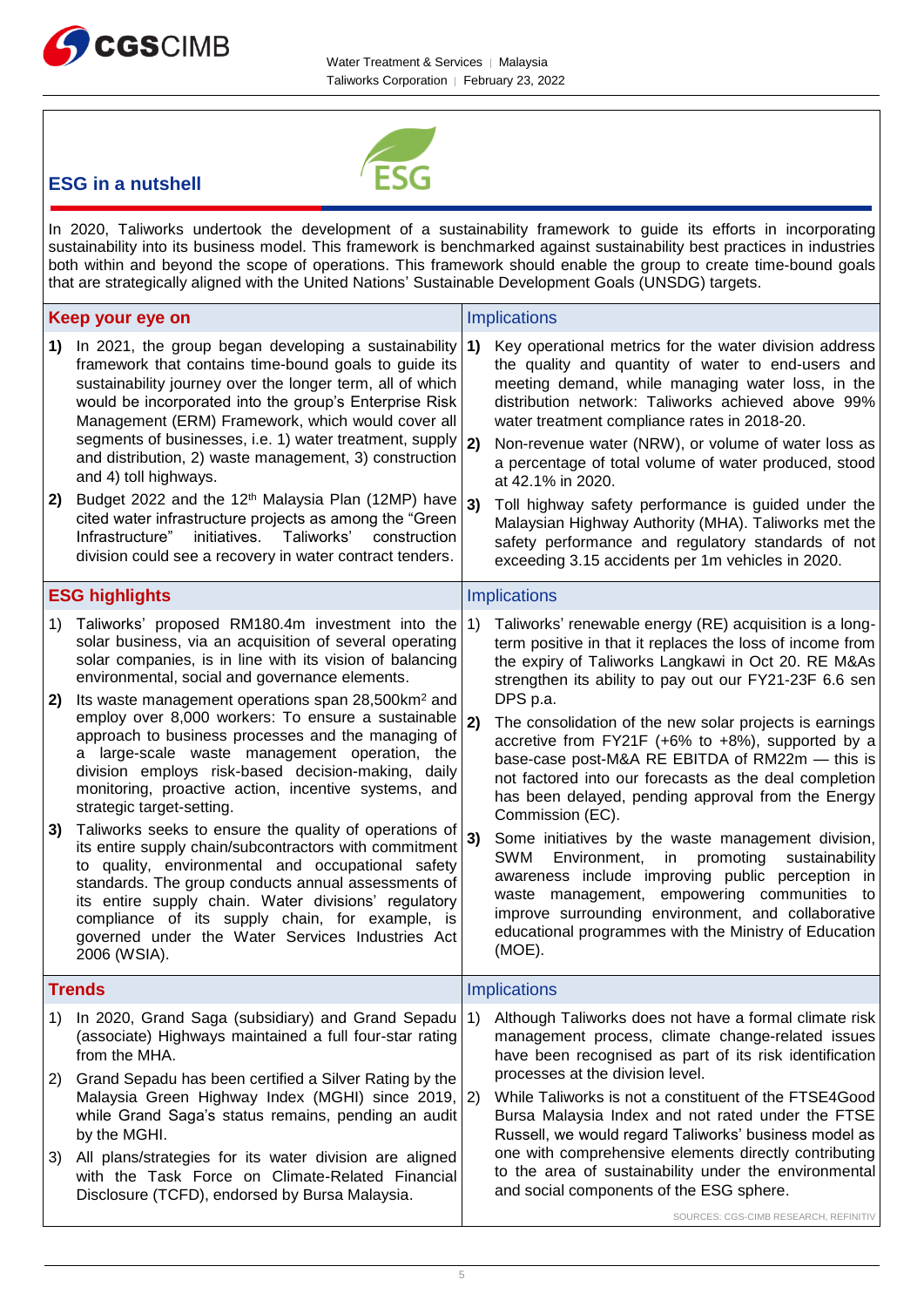

#### **BY THE NUMBERS**



#### **Profit & Loss**

| (RMm)                                     | Dec-20A | Dec-21A | Dec-22F | Dec-23F | Dec-24F |
|-------------------------------------------|---------|---------|---------|---------|---------|
| <b>Total Net Revenues</b>                 | 317.9   | 302.3   | 371.8   | 379.3   | 386.8   |
| <b>Gross Profit</b>                       | 117.5   | 139.7   | 168.5   | 165.7   | 171.2   |
| <b>Operating EBITDA</b>                   | 76.9    | 104.8   | 126.2   | 122.7   | 127.2   |
| Depreciation And Amortisation             | (43.9)  | (33.5)  | (37.2)  | (37.9)  | (38.7)  |
| <b>Operating EBIT</b>                     | 33.0    | 71.3    | 89.1    | 84.7    | 88.6    |
| Financial Income/(Expense)                | (21.1)  | (17.0)  | (21.9)  | (22.2)  | (22.5)  |
| Pretax Income/(Loss) from Assoc.          | 2.8     | 14.3    | 5.8     | 6.1     | 6.4     |
| Non-Operating Income/(Expense)            | 63.7    | 45.4    | 42.4    | 43.2    | 44.1    |
| Profit Before Tax (pre-El)                | 78.5    | 114.0   | 115.3   | 111.9   | 116.5   |
| <b>Exceptional Items</b>                  |         |         |         |         |         |
| <b>Pre-tax Profit</b>                     | 78.5    | 114.0   | 115.3   | 111.9   | 116.5   |
| Taxation                                  | (15.0)  | (11.6)  | (34.8)  | (25.7)  | (26.7)  |
| Exceptional Income - post-tax             |         |         |         |         |         |
| <b>Profit After Tax</b>                   | 63.5    | 102.4   | 80.5    | 86.2    | 89.8    |
| Minority Interests                        | (4.0)   | (23.9)  | (4.3)   | (4.4)   | (4.6)   |
| <b>Preferred Dividends</b>                |         |         |         |         |         |
| FX Gain/(Loss) - post tax                 |         |         |         |         |         |
| Other Adjustments - post-tax              |         |         |         |         |         |
| <b>Net Profit</b>                         | 59.5    | 78.5    | 76.2    | 81.8    | 85.3    |
| <b>Recurring Net Profit</b>               | 59.5    | 78.5    | 76.2    | 81.8    | 85.3    |
| <b>Fully Diluted Recurring Net Profit</b> | 59.5    | 78.5    | 76.2    | 81.8    | 85.3    |

#### **Cash Flow**

| (RMm)                            | Dec-20A | Dec-21A | Dec-22F | Dec-23F | Dec-24F |
|----------------------------------|---------|---------|---------|---------|---------|
| <b>EBITDA</b>                    | 76.9    | 104.8   | 126.2   | 122.7   | 127.2   |
| Cash Flow from Invt. & Assoc.    |         |         |         |         |         |
| Change In Working Capital        | (148.1) | (78.1)  | (13.9)  | 6.1     | 2.3     |
| (Incr)/Decr in Total Provisions  |         |         |         |         |         |
| Other Non-Cash (Income)/Expense  |         |         |         |         |         |
| <b>Other Operating Cashflow</b>  | 146.4   | 134.9   | 121.4   | 109.2   | 98.3    |
| Net Interest (Paid)/Received     | (21.1)  | (17.0)  | (21.9)  | (22.2)  | (22.5)  |
| <b>Tax Paid</b>                  | (15.0)  | (11.6)  | (34.8)  | (25.7)  | (26.7)  |
| <b>Cashflow From Operations</b>  | 39.1    | 132.9   | 177.0   | 190.2   | 178.7   |
| Capex                            | (0.5)   | (1.2)   | (1.2)   | (1.2)   | (1.2)   |
| Disposals Of FAs/subsidiaries    | 0.1     | 1.2     | 1.5     | 1.5     | 1.5     |
| Acq. Of Subsidiaries/investments | 0.0     | 0.0     | 0.0     | 0.0     | 0.0     |
| <b>Other Investing Cashflow</b>  | 230.4   | 69.8    | 69.8    | 69.8    | 69.8    |
| Cash Flow From Investing         | 230.0   | 69.9    | 70.2    | 70.2    | 70.2    |
| Debt Raised/(repaid)             | (82.4)  | (32.6)  | (4.5)   | (1.2)   | (1.3)   |
| Proceeds From Issue Of Shares    | 0.0     | 0.0     | 0.0     | 0.0     | 0.0     |
| Shares Repurchased               | 0.0     | 0.0     | 0.0     | 0.0     | 0.0     |
| Dividends Paid                   | (133.0) | (133.0) | (133.0) | (133.0) | (133.0) |
| <b>Preferred Dividends</b>       | 0.0     | 0.0     | 0.0     | 0.0     | 0.0     |
| <b>Other Financing Cashflow</b>  | (61.6)  | (39.5)  | (108.4) | (124.8) | (106.6) |
| <b>Cash Flow From Financing</b>  | (277.1) | (205.1) | (245.9) | (259.1) | (240.9) |
| <b>Total Cash Generated</b>      | (7.9)   | (2.4)   | 1.2     | 1.3     | 8.0     |
| <b>Free Cashflow To Equity</b>   | 186.7   | 170.1   | 242.7   | 259.1   | 247.6   |
| <b>Free Cashflow To Firm</b>     | 294.1   | 221.8   | 273.2   | 286.9   | 276.0   |

SOURCES: CGS-CIMB RESEARCH, COMPANY REPORTS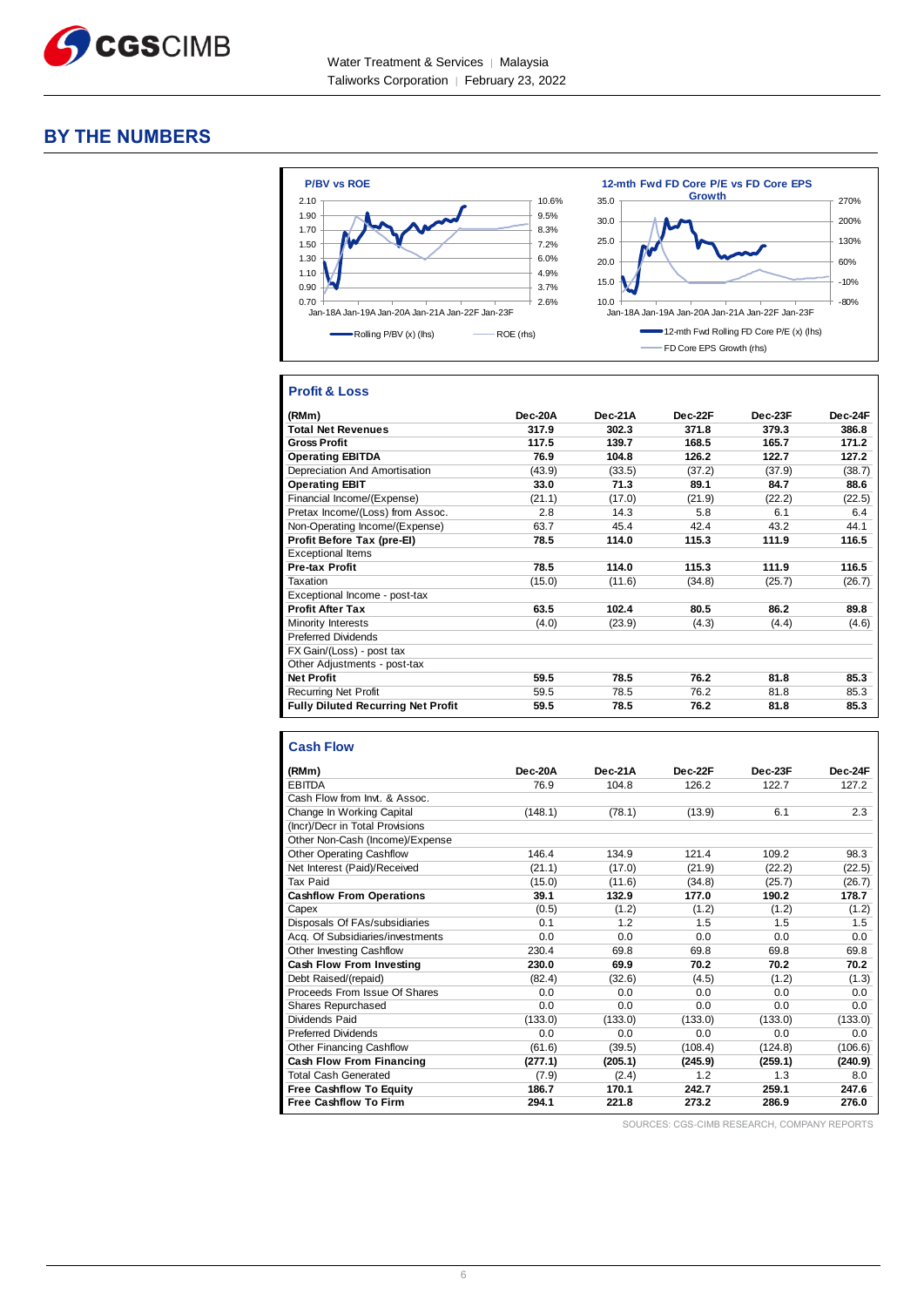

### **BY THE NUMBERS… cont'd**

| <b>Balance Sheet</b>                       |         |           |                |           |                |
|--------------------------------------------|---------|-----------|----------------|-----------|----------------|
| (RMm)                                      | Dec-20A | $Dec-21A$ | Dec-22F        | $Dec-23F$ | Dec-24F        |
| <b>Total Cash And Equivalents</b>          | 451     | 409       | 413            | 418       | 423            |
| <b>Total Debtors</b>                       | 116     | 75        | 80             | 85        | 86             |
| Inventories                                | 3       | 3         | 3              | 3         | 3              |
| <b>Total Other Current Assets</b>          | 11      | 7         | 7              | 7         | $\overline{7}$ |
| <b>Total Current Assets</b>                | 581     | 493       | 503            | 513       | 519            |
| <b>Fixed Assets</b>                        | 9       | 6         | $\overline{7}$ | 8         | 9              |
| Total Investments                          | 224     | 221       | 222            | 222       | 223            |
| Intangible Assets                          | 1.174   | 1,146     | 1,145          | 1.144     | 1.143          |
| <b>Total Other Non-Current Assets</b>      | 88      | 77        | 78             | 78        | 79             |
| <b>Total Non-current Assets</b>            | 1.494   | 1.450     | 1.451          | 1.452     | 1,453          |
| Short-term Debt                            | 30      | 30        | 31             | 32        | 34             |
| Current Portion of Long-Term Debt          |         |           |                |           |                |
| <b>Total Creditors</b>                     | 68      | 59        | 81             | 82        | 84             |
| <b>Other Current Liabilities</b>           | 21      | 20        | 21             | 22        | 23             |
| <b>Total Current Liabilities</b>           | 119     | 110       | 134            | 137       | 141            |
| <b>Total Long-term Debt</b>                | 358     | 329       | 332            | 332       | 332            |
| Hybrid Debt - Debt Component               |         |           |                |           |                |
| <b>Total Other Non-Current Liabilities</b> | 155     | 114       | 112            | 111       | 110            |
| <b>Total Non-current Liabilities</b>       | 513     | 442       | 444            | 443       | 442            |
| <b>Total Provisions</b>                    | 235     | 234       | 234            | 234       | 234            |
| <b>Total Liabilities</b>                   | 867     | 786       | 812            | 815       | 817            |
| Shareholders' Equity                       | 959     | 905       | 915            | 946       | 971            |
| Minority Interests                         | 248     | 253       | 227            | 205       | 184            |
| <b>Total Equity</b>                        | 1,208   | 1,157     | 1,142          | 1,151     | 1,155          |

#### **Key Ratios**

|                                  | Dec-20A | Dec-21A | Dec-22F | Dec-23F | Dec-24F |
|----------------------------------|---------|---------|---------|---------|---------|
| Revenue Growth                   | (15.7%) | (4.9%   | 23.0%   | 2.0%    | 2.0%    |
| Operating EBITDA Growth          | 559%    | 36%     | 20%     | (3%)    | 4%      |
| Operating EBITDA Margin          | 24.2%   | 34.7%   | 34.0%   | 32.3%   | 32.9%   |
| Net Cash Per Share (RM)          | 0.031   | 0.025   | 0.025   | 0.027   | 0.028   |
| BVPS (RM)                        | 0.48    | 0.45    | 0.45    | 0.47    | 0.48    |
| <b>Gross Interest Cover</b>      | 1.32    | 3.73    | 3.42    | 3.19    | 3.27    |
| <b>Effective Tax Rate</b>        | 19.1%   | 10.2%   | 30.2%   | 23.0%   | 22.9%   |
| Net Dividend Payout Ratio        | 224%    | 169%    | 175%    | 163%    | 156%    |
| <b>Accounts Receivables Days</b> | 114.6   | 85.9    | 52.2    | 56.0    | 58.0    |
| <b>Inventory Days</b>            | 3.71    | 6.16    | 4.64    | 4.42    | 4.39    |
| <b>Accounts Payables Days</b>    | 120.9   | 93.1    | 94.0    | 109.1   | 110.5   |
| <b>ROIC (%)</b>                  | 1.88%   | 3.97%   | 5.27%   | 5.08%   | 5.30%   |
| ROCE(%)                          | 1.93%   | 4.10%   | 5.34%   | 5.11%   | 5.32%   |
| Return On Average Assets         | 3.56%   | 5.71%   | 4.95%   | 5.22%   | 5.40%   |

| <b>Key Drivers</b> |          |         |         |         |         |
|--------------------|----------|---------|---------|---------|---------|
|                    | Dec-20A  | Dec-21A | Dec-22F | Dec-23F | Dec-24F |
| Revenue growth (%) | $-15.7%$ | $-4.9%$ | 23.0%   | 2.0%    | 2.0%    |

SOURCES: CGS-CIMB RESEARCH, COMPANY REPORTS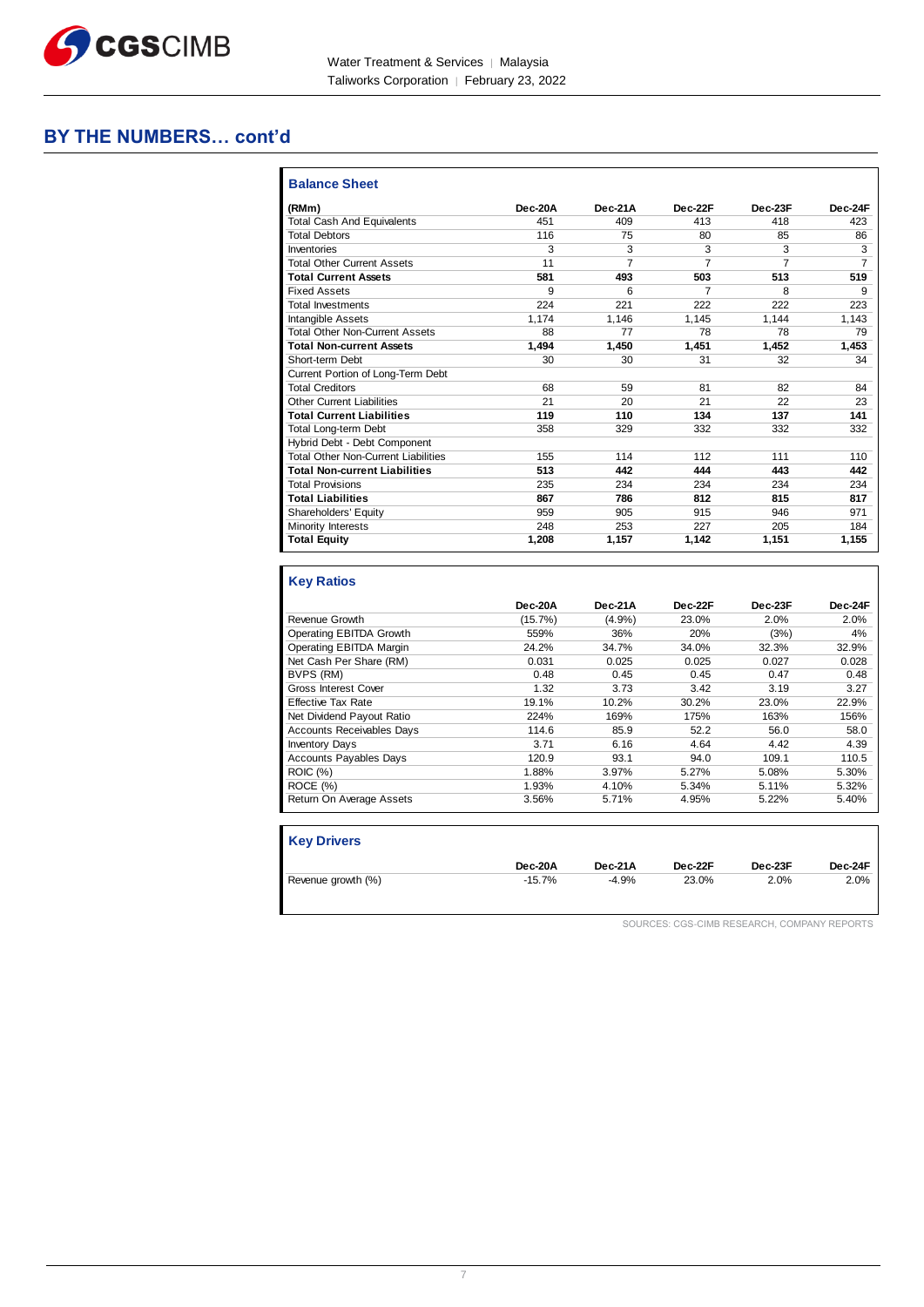

#### **DISCLAIMER**

The content of this report (including the views and opinions expressed therein, and the information comprised therein) has been prepared by and belongs to CGS-CIMB. Reports relating to a specific geographical area are produced and distributed by the corresponding CGS-CIMB entity as listed in the table below.

This report is not directed to, or intended for distribution to or use by, any person or entity who is a citizen or resident of or located in any locality, state, country or other jurisdiction where such distribution, publication, availability or use would be contrary to law or regulation.

By accepting this report, the recipient hereof represents and warrants that he is entitled to receive such report in accordance with the restrictions set forth below and agrees to be bound by the limitations contained herein (including the "Restrictions on Distributions" set out below). Any failure to comply with these limitations may constitute a violation of law. This publication is being supplied to you strictly on the basis that it will remain confidential. No part of this report may be (i) copied, photocopied, duplicated, stored or reproduced in any form by any means; or (ii) redistributed or passed on, directly or indirectly, to any other person in whole or in part, for any purpose without the prior written consent of CGS-CIMB.

The information contained in this research report is prepared from data believed to be correct and reliable at the time of issue of this report. CGS-CIMB may or may not issue regular reports on the subject matter of this report at any frequency and may cease to do so or change the periodicity of reports at any time. CGS-CIMB has no obligation to update this report in the event of a material change to the information contained in this report. CGS-CIMB does not accept any obligation to (i) check or ensure that the contents of this report remain current, reliable or relevant, (ii) ensure that the content of this report constitutes all the information a prospective investor may require, (iii) ensure the adequacy, accuracy, completeness, reliability or fairness of any views, opinions and information, and accordingly, CGS-CIMB, its affiliates and related persons including China Galaxy International Financial Holdings Limited ("CGIFHL") and CIMB Group Sdn. Bhd. ("CIMBG") and their respective related corporations (and their respective directors, associates, connected persons and/or employees) shall not be liable in any manner whatsoever for any consequences (including but not limited to any direct, indirect or consequential losses, loss of profits and damages) of any reliance thereon or usage thereof. In particular, CGS-CIMB disclaims all responsibility and liability for the views and opinions set out in this report.

Unless otherwise specified, this report is based upon sources which CGS-CIMB considers to be reasonable. Such sources will, unless otherwise specified, for market data, be market data and prices available from the main stock exchange or market where the relevant security is listed, or, where appropriate, any other market. Information on the accounts and business of company(ies) will generally be based on published statements of the company(ies), information disseminated by regulatory information services, other publicly available information and information resulting from our research.

Whilst every effort is made to ensure that statements of facts made in this report are accurate, all estimates, projections, forecasts, expressions of opinion and other subjective judgments contained in this report are based on assumptions considered to be reasonable as of the date of the document in which they are contained and must not be construed as a representation that the matters referred to therein will occur. Past performance is not a reliable indicator of future performance. The value of investments may go down as well as up and those investing may, depending on the investments in question, lose more than the initial investment. No report shall constitute an offer or an invitation by or on behalf of CGS-CIMB or any of its affiliates (including CGIFHL, CIMBG and their respective related corporations) to any person to buy or sell any investments.

CGS-CIMB, its affiliates and related corporations (including CGIFHL, CIMBG and their respective related corporations) and/or their respective directors, associates, connected parties and/or employees may own or have positions in securities of the company(ies) covered in this research report or any securities related thereto and may from time to time add to or dispose of, or may be materially interested in, any such securities. Further, CGS-CIMB, its affiliates and their respective related corporations (including CGIFHL, CIMBG and their respective related corporations) do and seek to do business with the company(ies) covered in this research report and may from time to time act as market maker or have assumed an underwriting commitment in securities of such company(ies), may sell them to or buy them from customers on a principal basis and may also perform or seek to perform significant investment banking, advisory, underwriting or placement services for or relating to such company(ies) as well as solicit such investment, advisory or other services from any entity mentioned in this report.

CGS-CIMB or its affiliates (including CGIFHL, CIMBG and their respective related corporations) may enter into an agreement with the company(ies) covered in this report relating to the production of research reports. CGS-CIMB may disclose the contents of this report to the company(ies) covered by it and may have amended the contents of this report following such disclosure.

The analyst responsible for the production of this report hereby certifies that the views expressed herein accurately and exclusively reflect his or her personal views and opinions about any and all of the issuers or securities analysed in this report and were prepared independently and autonomously. No part of the compensation of the analyst(s) was, is, or will be directly or indirectly related to the inclusion of specific recommendations(s) or view(s) in this report. The analyst(s) who prepared this research report is prohibited from receiving any compensation, incentive or bonus based on specific investment banking transactions or for providing a specific recommendation for, or view of, a particular company. Information barriers and other arrangements may be established where necessary to prevent conflicts of interests arising. However, the analyst(s) may receive compensation that is based on his/their coverage of company(ies) in the performance of his/their duties or the performance of his/their recommendations and the research personnel involved in the preparation of this report may also participate in the solicitation of the businesses as described above. In reviewing this research report, an investor should be aware that any or all of the foregoing, among other things, may give rise to real or potential conflicts of interest. Additional information is, subject to the duties of confidentiality, available on request.

Reports relating to a specific geographical area are produced by the corresponding CGS-CIMB entity as listed in the table below. The term "CGS-CIMB" shall denote, where appropriate, the relevant entity distributing or disseminating the report in the particular jurisdiction referenced below, or, in every other case except as otherwise stated herein, CGS-CIMB Securities International Pte. Ltd. and its affiliates, subsidiaries and related corporations.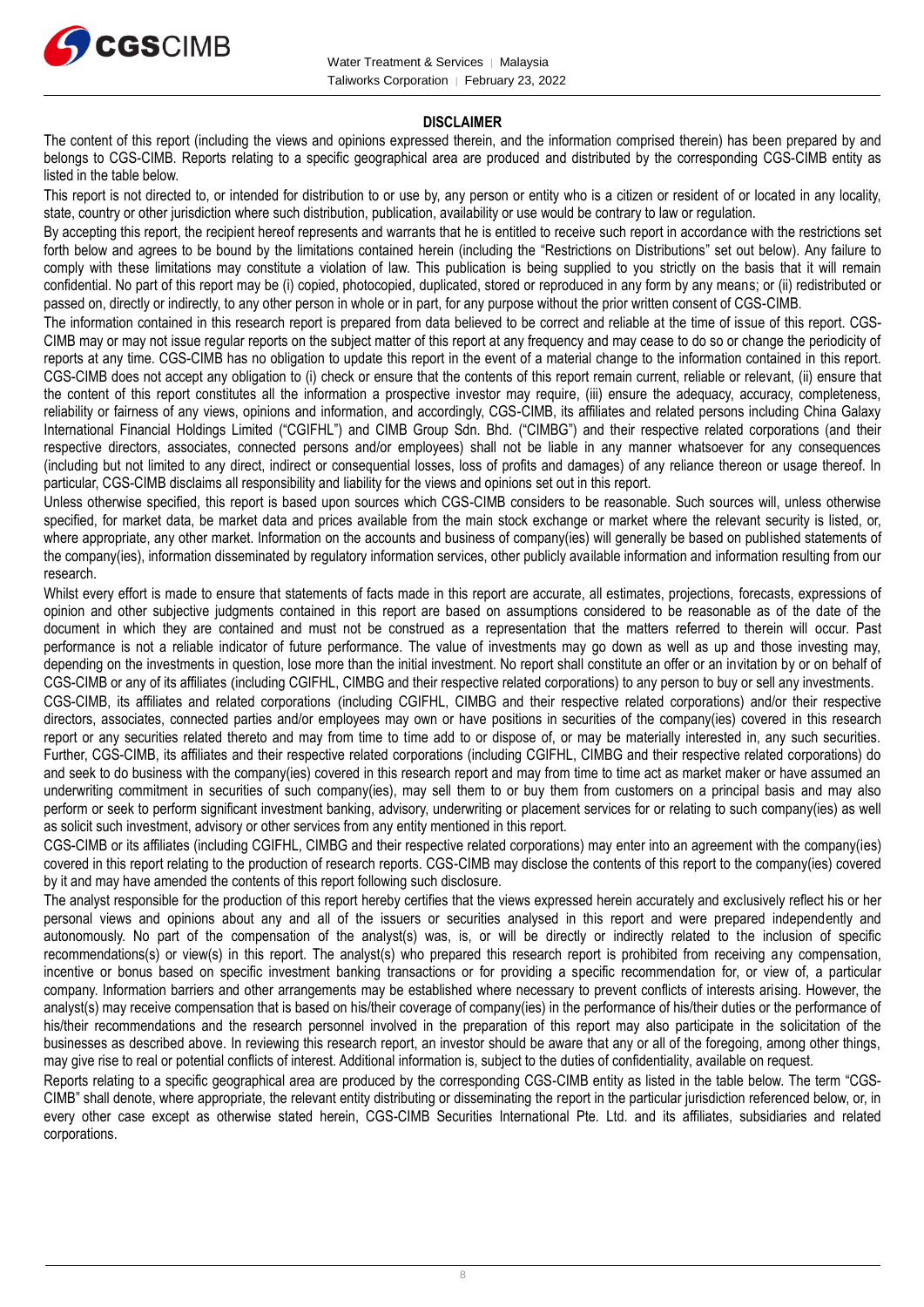

Water Treatment & Services | Malaysia Taliworks Corporation │ February 23, 2022

| Country     | <b>CGS-CIMB Entity</b>                                | Regulated by                                                           |
|-------------|-------------------------------------------------------|------------------------------------------------------------------------|
| Hong Kong   | CGS-CIMB Securities (Hong Kong) Limited               | Securities and Futures Commission Hong Kong                            |
| India       | CGS-CIMB Securities (India) Private Limited           | Securities and Exchange Board of India (SEBI)                          |
| Indonesia   | PT CGS-CIMB Sekuritas Indonesia                       | Financial Services Authority of Indonesia                              |
| Malaysia    | CGS-CIMB Securities Sdn. Bhd.                         | Securities Commission Malaysia                                         |
| Singapore   | CGS-CIMB Securities (Singapore) Pte. Ltd.             | Monetary Authority of Singapore                                        |
| South Korea | CGS-CIMB Securities (Hong Kong) Limited, Korea Branch | <b>Financial Services Commission and Financial Supervisory Service</b> |
| Thailand    | CGS-CIMB Securities (Thailand) Co. Ltd.               | Securities and Exchange Commission Thailand                            |

#### **Other Significant Financial Interests:**

(i) As of January 31, 2022 CGS-CIMB has a proprietary position in the securities (which may include but not be limited to shares, warrants, call warrants and/or any other derivatives) in the following company or companies covered or recommended in this report:

(a) -

(ii) Analyst Disclosure: As of February 23, 2022, the analyst(s) who prepared this report, and the associate(s), has / have an interest in the securities (which may include but not be limited to shares, warrants, call warrants and/or any other derivatives) in the following company or companies covered or recommended in this report:

(a) -

This report does not purport to contain all the information that a prospective investor may require. Neither CGS-CIMB nor any of its affiliates (including CGIFHL, CIMBG and their related corporations) make any guarantee, representation or warranty, express or implied, as to the adequacy, accuracy, completeness, reliability or fairness of any such information and opinion contained in this report. Neither CGS-CIMB nor any of its affiliates nor their related persons (including CGIFHL, CIMBG and their related corporations) shall be liable in any manner whatsoever for any consequences (including but not limited to any direct, indirect or consequential losses, loss of profits and damages) of any reliance thereon or usage thereof.

This report is general in nature and has been prepared for information purposes only. It is intended for circulation amongst CGS-CIMB's clients generally and does not have regard to the specific investment objectives, financial situation and the particular needs of any specific person who may receive this report. The information and opinions in this report are not and should not be construed or considered as an offer, recommendation or solicitation to buy or sell the subject securities, related investments or other financial instruments or any derivative instrument, or any rights pertaining thereto.

Investors are advised to make their own independent evaluation of the information contained in this research report, consider their own individual investment objectives, financial situation and particular needs and consult their own professional and financial advisers as to the legal, business, financial, tax and other aspects before participating in any transaction in respect of the securities of company(ies) covered in this research report. The securities of such company(ies) may not be eligible for sale in all jurisdictions or to all categories of investors.

#### Restrictions on Distributions

**Australia:** Despite anything in this report to the contrary, this research is provided in Australia by CGS-CIMB Securities (Singapore) Pte. Ltd. and CGS-CIMB Securities (Hong Kong) Limited. This research is only available in Australia to persons who are "wholesale clients" (within the meaning of the Corporations Act 2001 (Cth) and is supplied solely for the use of such wholesale clients and shall not be distributed or passed on to any other person. You represent and warrant that if you are in Australia, you are a "wholesale client". This research is of a general nature only and has been prepared without taking into account the objectives, financial situation or needs of the individual recipient. CGS-CIMB Securities (Singapore) Pte. Ltd. and CGS-CIMB Securities (Hong Kong) Limited do not hold, and are not required to hold an Australian financial services license. CGS-CIMB Securities (Singapore) Pte. Ltd. and CGS-CIMB Securities (Hong Kong) Limited rely on "passporting" exemptions for entities appropriately licensed by the Monetary Authority of Singapore (under ASIC Class Order 03/1102) and the Securities and Futures Commission in Hong Kong (under ASIC Class Order 03/1103).

**Canada:** This research report has not been prepared in accordance with the disclosure requirements of Dealer Member Rule 3400 – Research Restrictions and Disclosure Requirements of the Investment Industry Regulatory Organization of Canada. For any research report distributed by CIBC, further disclosures related to CIBC conflicts of interest can be found at https://researchcentral.cibcwm.com .

**China:** For the purpose of this report, the People's Republic of China ("PRC") does not include the Hong Kong Special Administrative Region, the Macau Special Administrative Region or Taiwan. The distributor of this report has not been approved or licensed by the China Securities Regulatory Commission or any other relevant regulatory authority or governmental agency in the PRC. This report contains only marketing information. The distribution of this report is not an offer to buy or sell to any person within or outside PRC or a solicitation to any person within or outside of PRC to buy or sell any instruments described herein. This report is being issued outside the PRC to a limited number of institutional investors and may not be provided to any person other than the original recipient and may not be reproduced or used for any other purpose.

**France:** Only qualified investors within the meaning of French law shall have access to this report. This report shall not be considered as an offer to subscribe to, or used in connection with, any offer for subscription or sale or marketing or direct or indirect distribution of financial instruments and it is not intended as a solicitation for the purchase of any financial instrument.

**Germany:** This report is only directed at persons who are professional investors as defined in sec 31a(2) of the German Securities Trading Act (WpHG). This publication constitutes research of a non-binding nature on the market situation and the investment instruments cited here at the time of the publication of the information.

The current prices/yields in this issue are based upon closing prices from Bloomberg as of the day preceding publication. Please note that neither the German Federal Financial Supervisory Agency (BaFin), nor any other supervisory authority exercises any control over the content of this report.

**Hong Kong:** This report is issued and distributed in Hong Kong by CGS-CIMB Securities (Hong Kong) Limited ("CHK") which is licensed in Hong Kong by the Securities and Futures Commission for Type 1 (dealing in securities) and Type 4 (advising on securities) activities. Any investors wishing to purchase or otherwise deal in the securities covered in this report should contact the Head of Sales at CGS-CIMB Securities (Hong Kong) Limited. The views and opinions in this research report are our own as of the date hereof and are subject to change. If the Financial Services and Markets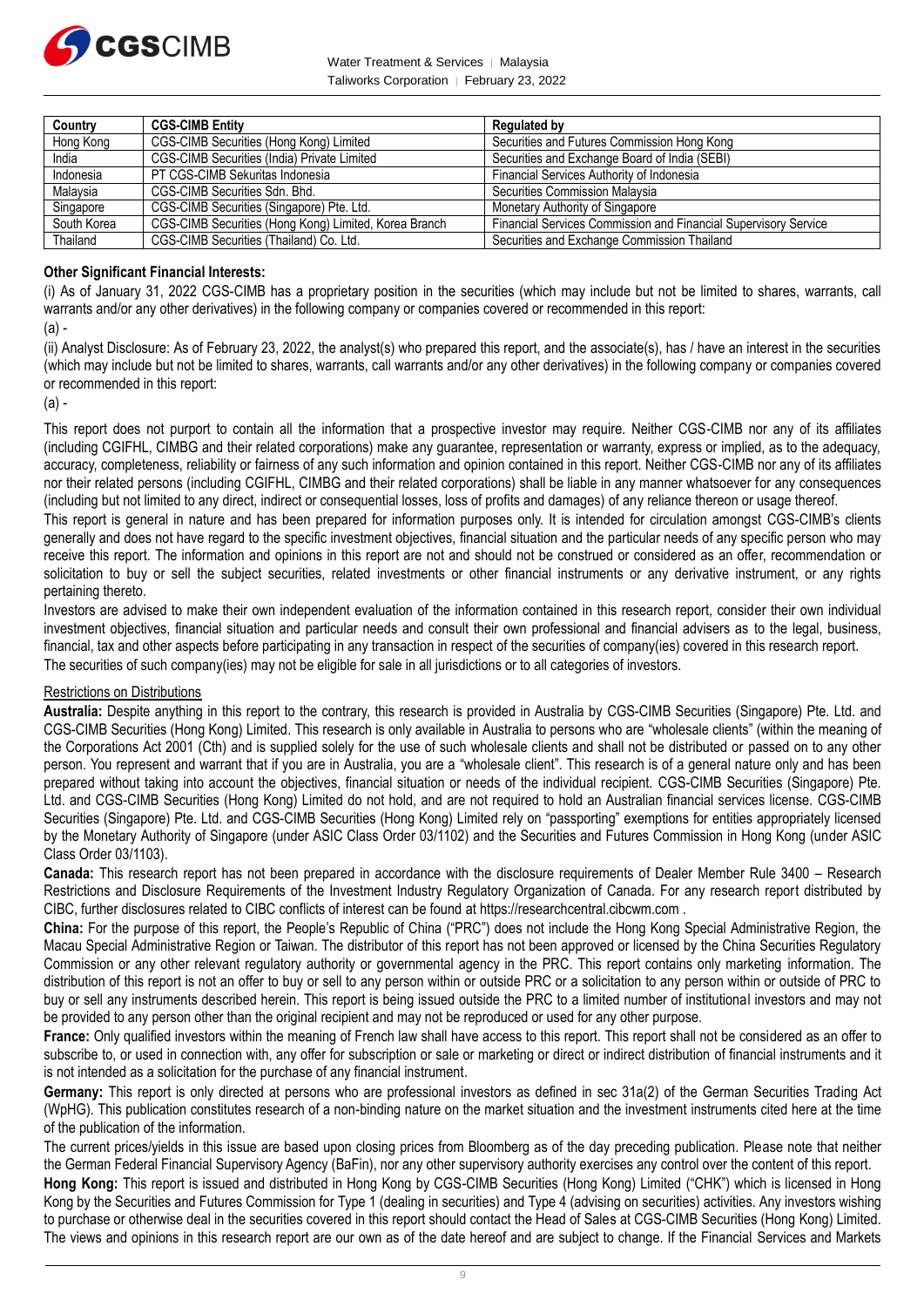

Act of the United Kingdom or the rules of the Financial Conduct Authority apply to a recipient, our obligations owed to such recipient therein are unaffected. CHK has no obligation to update its opinion or the information in this research report.

This publication is strictly confidential and is for private circulation only to clients of CHK.

CHK does not make a market on other securities mentioned in the report.

**India:** This report is issued and distributed in India by CGS-CIMB Securities (India) Private Limited ("CGS-CIMB India"). CGS-CIMB India is a subsidiary of CGS-CIMB Securities International Pte. Ltd. which is in turn is a 50:50 joint venture company of CGIFHL and CIMBG. The details of the members of the group of companies of CGS-CIMB can be found at www.cos-cimb members of the group of companies of CGS-CIMB can be found at www.cgs-cimb.com, CGIFHL at www.chinastock.com.hk/en/ACG/ContactUs/index.aspx and CIMBG at www.cimb.com/en/who-we-are.html. CGS-CIMB India is registered with the National Stock Exchange of India Limited and BSE Limited as a trading and clearing member (Merchant Banking Number: INM000012037) under the Securities and Exchange Board of India (Stock Brokers and Sub-Brokers) Regulations, 1992. In accordance with the provisions of Regulation 4(g) of the Securities and Exchange Board of India (Investment Advisers) Regulations, 2013, CGS-CIMB India is not required to seek registration with the Securities and Exchange Board of India ("SEBI") as an Investment Adviser. CGS-CIMB India is registered with SEBI (SEBI Registration Number: INZ000209135) as a Research Analyst (INH000000669) pursuant to the SEBI (Research Analysts) Regulations, 2014 ("Regulations").

This report does not take into account the particular investment objectives, financial situations, or needs of the recipients. It is not intended for and does not deal with prohibitions on investment due to law/jurisdiction issues etc. which may exist for certain persons/entities. Recipients should rely on their own investigations and take their own professional advice before investment.

The report is not a "prospectus" as defined under Indian Law, including the Companies Act, 2013, and is not, and shall not be, approved by, or filed or registered with, any Indian regulator, including any Registrar of Companies in India, SEBI, any Indian stock exchange, or the Reserve Bank of India. No offer, or invitation to offer, or solicitation of subscription with respect to any such securities listed or proposed to be listed in India is being made, or intended to be made, to the public, or to any member or section of the public in India, through or pursuant to this report.

The research analysts, strategists or economists principally responsible for the preparation of this research report are segregated from the other activities of CGS-CIMB India and they have received compensation based upon various factors, including quality, accuracy and value of research, firm profitability or revenues, client feedback and competitive factors. Research analysts', strategists' or economists' compensation is not linked to investment banking or capital markets transactions performed or proposed to be performed by CGS-CIMB India or its affiliates.

CGS-CIMB India does not have actual / beneficial ownership of 1% or more securities of the subject company in this research report, at the end of the month immediately preceding the date of publication of this research report. However, since affiliates of CGS-CIMB India are engaged in the financial services business, they might have in their normal course of business financial interests or actual / beneficial ownership of one per cent or more in various companies including the subject company in this research report.

CGS-CIMB India or its associates, may: (a) from time to time, have long or short position in, and buy or sell the securities of the subject company in this research report; or (b) be engaged in any other transaction involving such securities and earn brokerage or other compensation or act as a market maker in the financial instruments of the subject company in this research report or act as an advisor or lender/borrower to such company or may have any other potential conflict of interests with respect to any recommendation and other related information and opinions.

CGS-CIMB India, its associates and the analyst engaged in preparation of this research report have not received any compensation for investment banking, merchant banking or brokerage services from the subject company mentioned in the research report in the past 12 months.

CGS-CIMB India, its associates and the analyst engaged in preparation of this research report have not managed or co-managed public offering of securities for the subject company mentioned in the research report in the past 12 months. The analyst from CGS-CIMB India engaged in preparation of this research report or his/her relative (a) do not have any financial interests in the subject company mentioned in this research report; (b) do not own 1% or more of the equity securities of the subject company mentioned in the research report as of the last day of the month preceding the publication of the research report; (c) do not have any material conflict of interest at the time of publication of the research report.

**Indonesia:** This report is issued and distributed by PT CGS-CIMB Sekuritas Indonesia ("CGS-CIMB Indonesia"). The views and opinions in this research report are our own as of the date hereof and are subject to change. CGS-CIMB Indonesia has no obligation to update its opinion or the information in this research report. This report is for private circulation only to clients of CGS-CIMB Indonesia. Neither this report nor any copy hereof may be distributed in Indonesia or to any Indonesian citizens wherever they are domiciled or to Indonesian residents except in compliance with applicable Indonesian capital market laws and regulations.

This research report is not an offer of securities in Indonesia. The securities referred to in this research report have not been registered with the Financial Services Authority (Otoritas Jasa Keuangan) pursuant to relevant capital market laws and regulations, and may not be offered or sold within the territory of the Republic of Indonesia or to Indonesian citizens through a public offering or in circumstances which constitute an offer within the meaning of the Indonesian capital market law and regulations.

**Ireland:** CGS-CIMB is not an investment firm authorised in the Republic of Ireland and no part of this document should be construed as CGS-CIMB acting as, or otherwise claiming or representing to be, an investment firm authorised in the Republic of Ireland.

**Malaysia:** This report is distributed in Malaysia by CGS-CIMB Securities Sdn. Bhd. ("CGS-CIMB Malaysia") solely for the benefit of and for the exclusive use of our clients. Recipients of this report are to contact CGS-CIMB Malaysia, at Level 29, Menara Bumiputra-Commerce, No. 11, Jalan Raja Laut, 50350 Kuala Lumpur, Malaysia, in respect of any matters arising from or in connection with this report. CGS-CIMB Malaysia has no obligation to update, revise or reaffirm its opinion or the information in this research reports after the date of this report.

**New Zealand:** In New Zealand, this report is for distribution only to persons who are wholesale clients pursuant to section 5C of the Financial Advisers Act 2008.

**Singapore:** This report is issued and distributed by CGS-CIMB Securities (Singapore) Pte Ltd ("CGS-CIMB Singapore"). CGS-CIMB Singapore is a capital markets services licensee under the Securities and Futures Act (Chapter 289). Accordingly, it is exempted from the requirement to hold a financial adviser's licence under the Financial Advisers Act, Cap 110 ("FAA") for advising on investment products, by issuing or promulgating research analyses or research reports, whether in electronic, print or other form. CGS-CIMB Singapore is subject to the applicable rules under the FAA unless it is able to avail itself to any prescribed exemptions.

Recipients of this report are to contact CGS-CIMB Singapore, 10 Marina Boulevard, Marina Bay Financial Centre Tower 2, #09-01, Singapore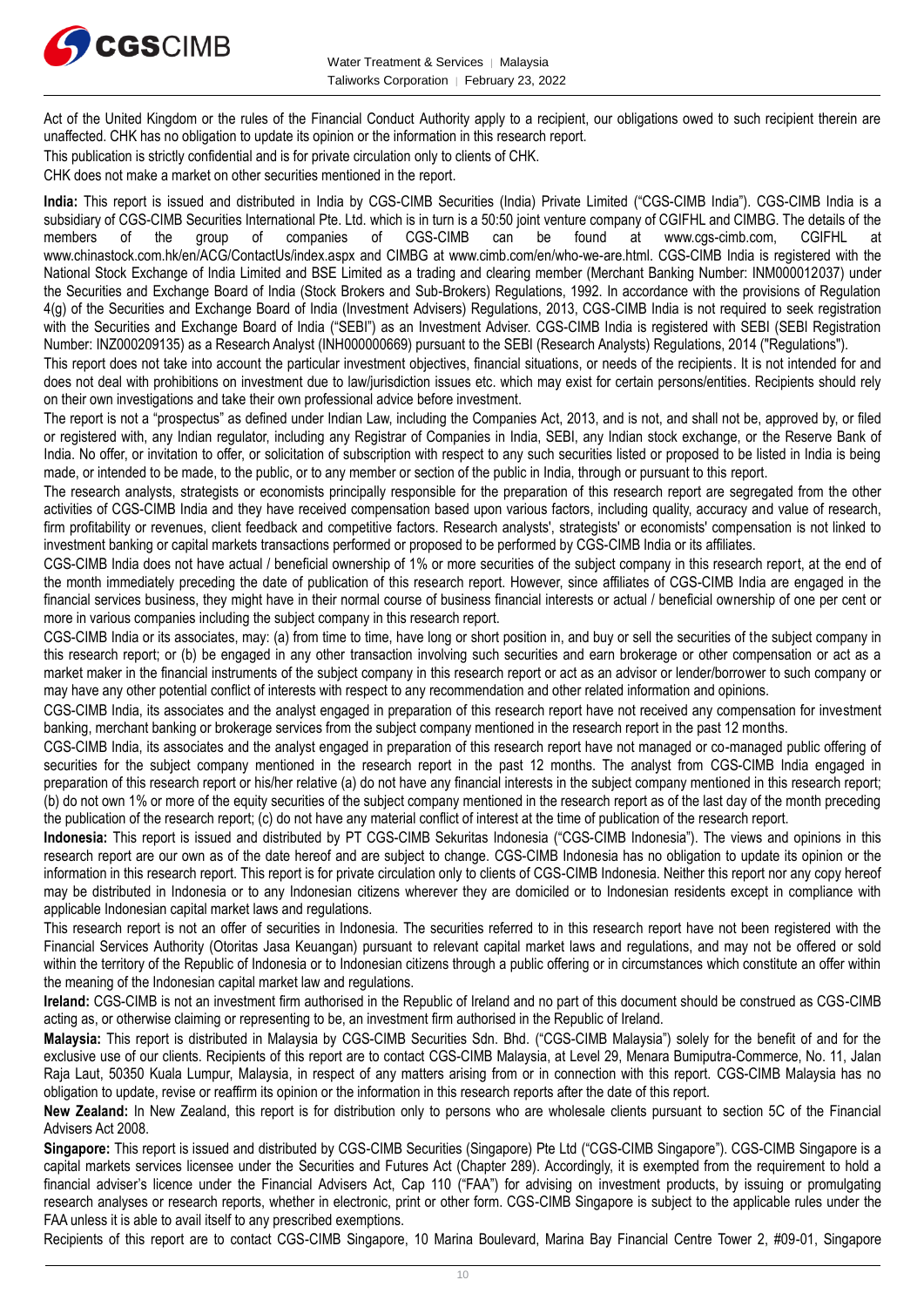

018983 in respect of any matters arising from, or in connection with this report. CGS-CIMB Singapore has no obligation to update its opinion or the information in this research report. This publication is strictly confidential and is for private circulation only. If you have not been sent this report by CGS-CIMB Singapore directly, you may not rely, use or disclose to anyone else this report or its contents.

If the recipient of this research report is not an accredited investor, expert investor or institutional investor, CGS-CIMB Singapore accepts legal responsibility for the contents of the report without any disclaimer limiting or otherwise curtailing such legal responsibility. If the recipient is an accredited investor, expert investor or institutional investor, the recipient is deemed to acknowledge that CGS-CIMB Singapore is exempt from certain requirements under the FAA and its attendant regulations, and as such, is exempt from complying with the following:

(a) Section 25 of the FAA (obligation to disclose product information);

(b) Section 27 (duty not to make recommendation with respect to any investment product without having a reasonable basis where you may be reasonably expected to rely on the recommendation) of the FAA;

(c) MAS Notice on Information to Clients and Product Information Disclosure [Notice No. FAA-N03];

(d) MAS Notice on Recommendation on Investment Products [Notice No. FAA-N16];

(e) Section 36 (obligation on disclosure of interest in specified products), and

(f) any other laws, regulations, notices, directive, guidelines, circulars and practice notes which are relates to the above, to the extent permitted by applicable laws, as may be amended from time to time, and any other laws, regulations, notices, directive, guidelines, circulars, and practice notes as we may notify you from time to time. In addition, the recipient who is an accredited investor, expert investor or institutional investor acknowledges that as CGS-CIMB Singapore is exempt from Section 27 of the FAA, the recipient will also not be able to file a civil claim against CGS-CIMB Singapore for any loss or damage arising from the recipient's reliance on any recommendation made by CGS-CIMB Singapore which would otherwise be a right that is available to the recipient under Section 27 of the FAA. .

CGS-CIMB Singapore, its affiliates and related corporations, their directors, associates, connected parties and/or employees may own or have positions in specified products of the company(ies) covered in this research report or any specified products related thereto and may from time to time add to or dispose of, or may be materially interested in, any such specified products. Further, CGS-CIMB Singapore, its affiliates and its related corporations do and seek to do business with the company(ies) covered in this research report and may from time to time act as market maker or have assumed an underwriting commitment in specified products of such company(ies), may sell them to or buy them from customers on a principal basis and may also perform or seek to perform significant investment banking, advisory, underwriting or placement services for or relating to such company(ies) as well as solicit such investment, advisory or other services from any entity mentioned in this report.

As of February 22, 2022, CGS-CIMB Singapore does not have a proprietary position in the recommended specified products in this report.

CGS-CIMB Singapore does not make a market on the securities mentioned in the report.

**South Korea:** This report is issued and distributed in South Korea by CGS-CIMB Securities (Hong Kong) Limited, Korea Branch ("CGS-CIMB Korea") which is licensed as a cash equity broker, and regulated by the Financial Services Commission and Financial Supervisory Service of Korea. In South Korea, this report is for distribution only to professional investors under Article 9(5) of the Financial Investment Services and Capital Market Act of Korea ("FSCMA").

**Spain:** This document is a research report and it is addressed to institutional investors only. The research report is of a general nature and not personalised and does not constitute investment advice so, as the case may be, the recipient must seek proper advice before adopting any investment decision. This document does not constitute a public offering of securities.

CGS-CIMB is not registered with the Spanish Comision Nacional del Mercado de Valores to provide investment services.

**Sweden:** This report contains only marketing information and has not been approved by the Swedish Financial Supervisory Authority. The distribution of this report is not an offer to sell to any person in Sweden or a solicitation to any person in Sweden to buy any instruments described herein and may not be forwarded to the public in Sweden.

**Switzerland:** This report has not been prepared in accordance with the recognized self-regulatory minimal standards for research reports of banks issued by the Swiss Bankers' Association (Directives on the Independence of Financial Research).

**Thailand:** This report is issued and distributed by CGS-CIMB Securities (Thailand) Co. Ltd. ("CGS-CIMB Thailand") based upon sources believed to be reliable (but their accuracy, completeness or correctness is not guaranteed). The statements or expressions of opinion herein were arrived at after due and careful consideration for use as information for investment. Such opinions are subject to change without notice and CGS-CIMB Thailand has no obligation to update its opinion or the information in this research report.

CGS-CIMB Thailand may act or acts as Market Maker, and issuer and offeror of Derivative Warrants and Structured Note which may have the following securities as its underlying securities. Investors should carefully read and study the details of the derivative warrants in the prospectus before making investment decisions.

AAV, ACE, ADVANC, AEONTS, AMATA, AOT, AP, BAM, BANPU, BBL, BCH, BCP, BCPG, BDMS, BEC, BEM, BGRIM, BH, BJC, BTS, CBG, CENTEL, CHG, CK, CKP, COM7, CPALL, CPF, CPN, CRC, DELTA, DOHOME, DTAC, EA, EGCO, ESSO, GLOBAL, GPSC, GULF, GUNKUL, HANA, HMPRO, ICHI, INTUCH, IRPC, IVL, JAS, JMART, JMT, KBANK, KCE, KKP, KTB, KTC, LH, MAJOR, MEGA, MINT, MTC, NRF, OR, ORI, OSP, PLANB, PRM, PSL, PTG, PTL, PTT, PTTEP, PTTGC, QH, RATCH, RBF, RS, SAWAD, SCB, SCC, SCGP, SINGER, SPALI, SPRC, STA, STEC, STGT, SUPER, SYNEX, TASCO, TCAP, THANI, TISCO, TKN, TOP, TQM, TRUE, TTB, TU, TVO, VGI, WHA

#### **Corporate Governance Report:**

The disclosure of the survey result of the Thai Institute of Directors Association ("IOD") regarding corporate governance is made pursuant to the policy of the Office of the Securities and Exchange Commission. The survey of the IOD is based on the information of a company listed on the Stock Exchange of Thailand and the Market for Alternative Investment disclosed to the public and able to be accessed by a general public investor. The result, therefore, is from the perspective of a third party. It is not an evaluation of operation and is not based on inside information.

The survey result is as of the date appearing in the Corporate Governance Report of Thai Listed Companies. As a result, the survey result may be changed after that date. CGS-CIMB Thailand does not confirm nor certify the accuracy of such survey result.

| SORF<br>Range:<br>ocor     | 100<br>ററ<br>$\cdot$ | <b>QC</b><br>R <sub>0</sub><br>vv<br>v. | 70<br>$\overline{\phantom{a}}$ | $\rightarrow$<br>$^{\prime}$<br><b>Below</b><br>. . | : Resul.<br>$m \wedge n$<br>oи<br>'NU |
|----------------------------|----------------------|-----------------------------------------|--------------------------------|-----------------------------------------------------|---------------------------------------|
| . .<br><b>Description:</b> | xcellent             | Good<br>verv                            | Good                           | N/t                                                 | N/A                                   |

**United Arab Emirates:** The distributor of this report has not been approved or licensed by the UAE Central Bank or any other relevant licensing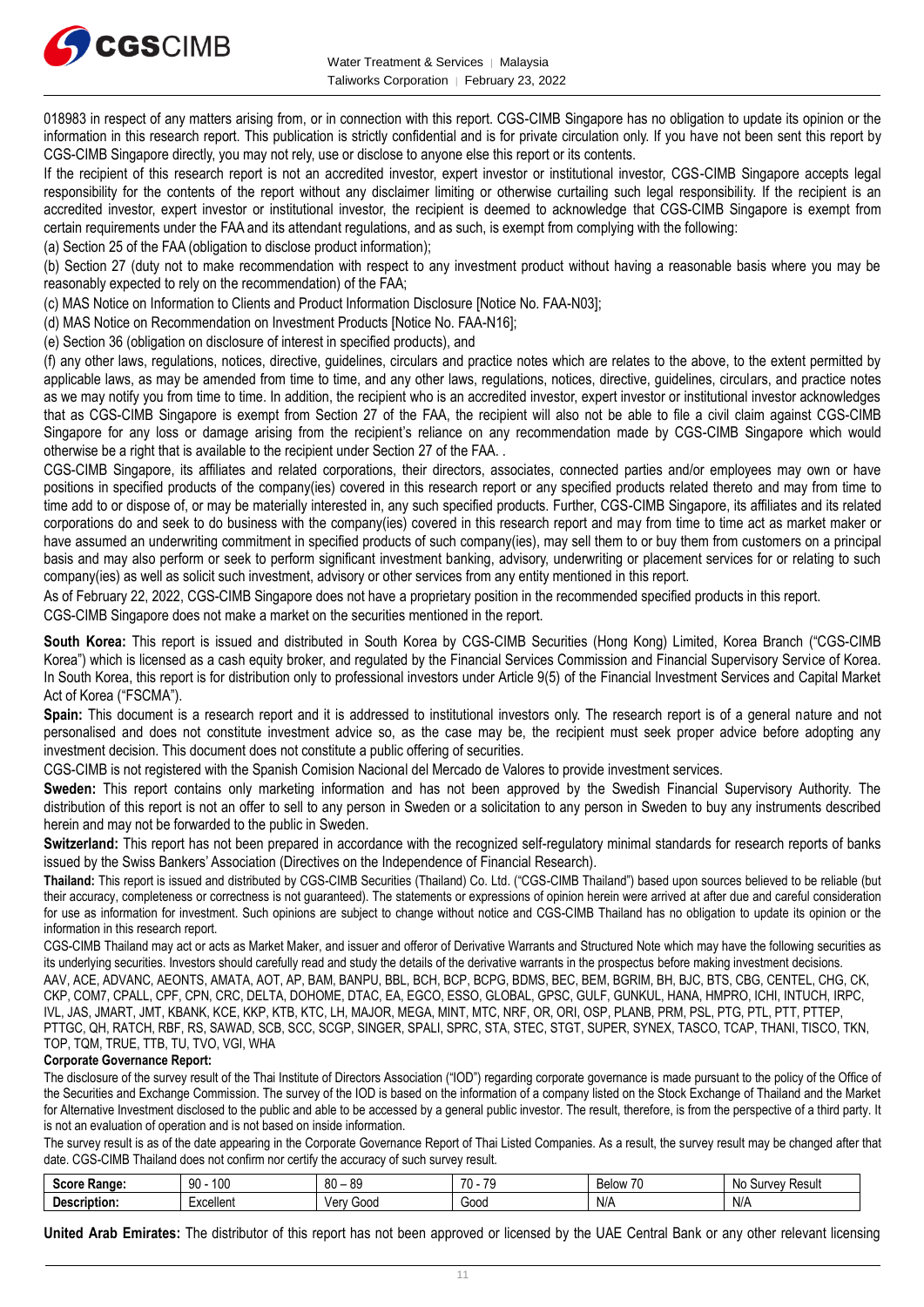

authorities or governmental agencies in the United Arab Emirates. This report is strictly private and confidential and has not been reviewed by, deposited or registered with UAE Central Bank or any other licensing authority or governmental agencies in the United Arab Emirates. This report is being issued outside the United Arab Emirates to a limited number of institutional investors and must not be provided to any person other than the original recipient and may not be reproduced or used for any other purpose. Further, the information contained in this report is not intended to lead to the sale of investments under any subscription agreement or the conclusion of any other contract of whatsoever nature within the territory of the United Arab Emirates.

**United Kingdom and European Economic Area (EEA):** In the United Kingdom and European Economic Area, this material is also being distributed by CGS-CIMB Securities (UK) Limited ("CGS-CIMB UK"). CGS-CIMB UK is authorized and regulated by the Financial Conduct Authority and its registered office is at 53 New Broad Street, London EC2M 1JJ. The material distributed by CGS-CIMB UK has been prepared in accordance with CGS-CIMB's policies for managing conflicts of interest arising as a result of publication and distribution of this material. This material is for distribution only to, and is solely directed at, selected persons on the basis that those persons: (a) are eligible counterparties and professional clients of CGS-CIMB UK; (b) have professional experience in matters relating to investments falling within Article 19(5) of the Financial Services and Markets Act 2000 (Financial Promotion) Order 2005 (as amended, the "Order"), (c) fall within Article 49(2)(a) to (d) ("high net worth companies, unincorporated associations etc") of the Order; (d) are outside the United Kingdom subject to relevant regulation in each jurisdiction, material(all such persons together being referred to as "relevant persons"). This material is directed only at relevant persons and must not be acted on or relied on by persons who are not relevant persons. Any investment or investment activity to which this material relates is available only to relevant persons and will be engaged in only with relevant persons.

This material is categorised as non-independent for the purposes of CGS-CIMB UK and therefore does not provide an impartial or objective assessment of the subject matter and does not constitute independent research. Consequently, this material has not been prepared in accordance with legal requirements designed to promote the independence of research and will not be subject to any prohibition on dealing ahead of the dissemination of research. Therefore, this material is considered a marketing communication.

**United States:** This research report is distributed in the United States of America by CGS-CIMB Securities (USA) Inc, a U.S. registered brokerdealer and an affiliate of CGS-CIMB Securities Sdn. Bhd., CGS-CIMB Securities (Singapore) Pte Ltd, PT CGS-CIMB Sekuritas Indonesia, CGS-CIMB Securities (Thailand) Co. Ltd, CGS-CIMB Securities (Hong Kong) Limited and CGS-CIMB Securities (India) Private Limited, and is distributed solely to persons who qualify as "U.S. Institutional Investors" as defined in Rule 15a-6 under the Securities and Exchange Act of 1934. This communication is only for Institutional Investors whose ordinary business activities involve investing in shares, bonds, and associated securities and/or derivative securities and who have professional experience in such investments. Any person who is not a U.S. Institutional Investor or Major Institutional Investor must not rely on this communication. The delivery of this research report to any person in the United States of America is not a recommendation to effect any transactions in the securities discussed herein, or an endorsement of any opinion expressed herein. CGS-CIMB Securities (USA) Inc, is a FINRA/SIPC member and takes responsibility for the content of this report. For further information or to place an order in any of the above-mentioned securities please contact a registered representative of CGS-CIMB Securities (USA) Inc.

CGS-CIMB Securities (USA) Inc. does not make a market on other securities mentioned in the report.

CGS-CIMB Securities (USA) Inc. has not managed or co-managed a public offering of any of the securities mentioned in the past 12 months.

CGS-CIMB Securities (USA) Inc. has not received compensation for investment banking services from any of the company mentioned in the past 12 months.

CGS-CIMB Securities (USA) Inc. neither expects to receive nor intends to seek compensation for investment banking services from any of the company mentioned within the next 3 months.

**United States Third-Party Disclaimer:** If this report is distributed in the United States of America by Raymond James & Associates, Inc ("RJA"), this report is third-party research prepared for and distributed in the United States of America by RJA pursuant to an arrangement between RJA and CGS-CIMB Securities International Pte. Ltd. ("CGS-CIMB"). CGS-CIMB is not an affiliate of RJA. This report is distributed solely to persons who qualify as "U.S. Institutional Investors" or as "Major U.S. Institutional Investors" as defined in Rule 15a-6 under the Securities and Exchange Act of 1934, as amended. This communication is only for U.S. Institutional Investors or Major U.S. Institutional Investor whose ordinary business activities involve investing in shares, bonds, and associated securities and/or derivative securities and who have professional experience in such investments. Any person who is not a U.S. Institutional Investor or Major U.S. Institutional Investor must not rely on this communication. The delivery of this report to any person in the U.S. is not a recommendation to effect any transactions in the securities discussed herein, or an endorsement of any opinion expressed herein. If you are receiving this report in the U.S from RJA, a FINRA/SIPC member, it takes responsibility for the content of this report. For further information or to place an order in any of the above-mentioned securities please contact a registered representative of CGS-CIMB Securities (USA) Inc. or RJA. https://raymondjames.com/InternationalEquityDisclosures

**Other jurisdictions:** In any other jurisdictions, except if otherwise restricted by laws or regulations, this report is only for distribution to professional, institutional or sophisticated investors as defined in the laws and regulations of such jurisdictions. JSA)Inc. or RJA. https://raymondjames.com/InternationalEquityDisclosures<br> **ther jurisdictions:** In any other jurisdictions, except if otherwise restricted by laws<br>
stitutional or sophisticated investors as defined in the

| <b>Other jurisdictions:</b> In any other jurisdictions, except if otherwise restricted by laws or regulations, this report is only for distribution to<br>institutional or sophisticated investors as defined in the laws and regulations of such jurisdictions. |                         |                                |  |  |
|------------------------------------------------------------------------------------------------------------------------------------------------------------------------------------------------------------------------------------------------------------------|-------------------------|--------------------------------|--|--|
| Distribution of stock ratings and investment banking clients for quarter ended on 31 December 2021                                                                                                                                                               |                         |                                |  |  |
| 619 companies under coverage for quarter ended on 31 December 2021                                                                                                                                                                                               |                         |                                |  |  |
|                                                                                                                                                                                                                                                                  | Rating Distribution (%) | Investment Banking clients (%) |  |  |
| hhA                                                                                                                                                                                                                                                              | 71.1%                   | 1.5%                           |  |  |
| Hold                                                                                                                                                                                                                                                             | 21.8%                   | $0.0\%$                        |  |  |
| Reduce                                                                                                                                                                                                                                                           | 7 1%                    | $0.0\%$                        |  |  |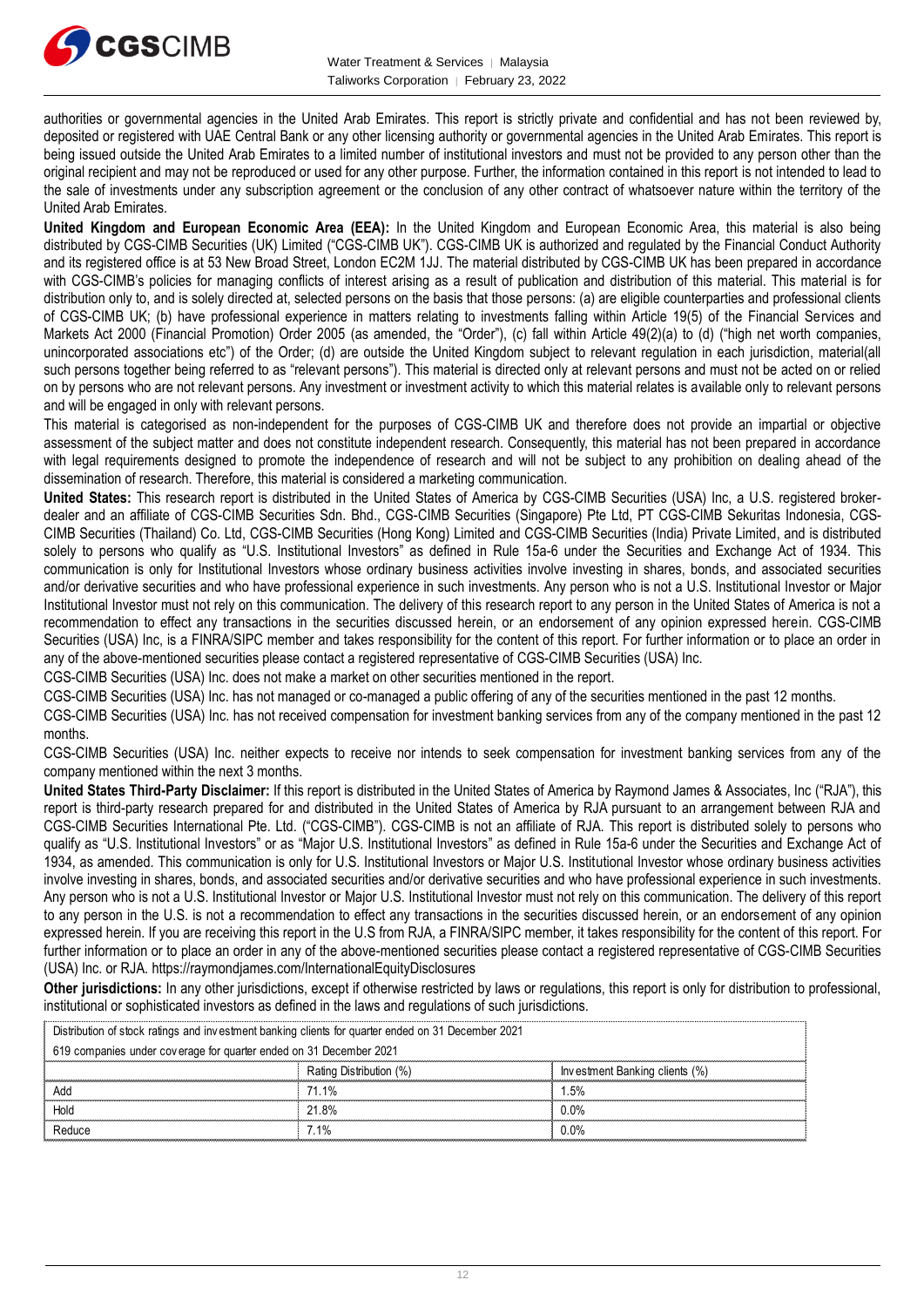

#### **Spitzer Chart for stock being researched ( 2 year data )**



**Corporate Governance Report of Thai Listed Companies (CGR). CG Rating by the Thai Institute of Directors Association (Thai IOD) in 2021, Anti-Corruption 2021**

**ADVANC** – Excellent, Certified, **AMATA** – Excellent, Certified, **ANAN** – Excellent, n/a, **AOT** – Excellent, n/a, **AP** – Excellent, Certified, **ASP** – Excellent, n/a, **AWC** – Excellent, Declared, **AU** – Good, n/a, **BAM** – Very Good, Certified, **BAY** – Excellent, Certified, **BBL** – Excellent, Certified, **BCH** – Very Good, Certified, **BCP** - Excellent, Certified, **BCPG** – Excellent, Certified, **BDMS** – Excellent, n/a, **BEAUTY** – Good, n/a, **BEM** – Excellent, n/a **BH** - Good, n/a, **BJC** – Very Good, n/a, **BLA** – Very Good, Certified, **BTS** - Excellent, Certified, **CBG** – Very Good, n/a, **CCET** – n/a, n/a, **CENTEL** – Excellent, Certified, **CHAYO** – Very Good, n/a, **CHG** – Very Good, n/a, **CK** – Excellent, n/a, **COM7** – Excellent, Certified, **CPALL** – Excellent, Certified, **CPF** – Excellent, Certified, **CPN** - Excellent, Certified, **CPNREIT** – n/a, n/a, **CRC** – Excellent, Declared, **DELTA** - Excellent, Certified, **DDD** – Excellent, n/a, **DIF** – n/a, n/a, **DOHOME** – Very Good, Declared, **DREIT** – n/a, n/a, **DTAC** – Excellent, Certified, **ECL** – Excellent, Certified, **EGCO** - Excellent, Certified, **EPG** – Excellent, Certified, **ERW** – Very Good, Certified, **GFPT** - Excellent, Certified, **GGC** – Excellent, Certified, **GLOBAL** – Excellent, n/a, **HANA** - Excellent, Certified, **HMPRO** - Excellent, Certified, **HUMAN** – Good, n/a, **ICHI** – Excellent, Certified, **III** – Excellent, Declared, **INTUCH** - Excellent, Certified, **IRPC** – Excellent, Certified, **ITD** – Very Good, n/a, **IVL** - Excellent, Certified, **JASIF** – n/a, n/a, **JKN** – n/a, Certified, **JMT** – Very Good, n/a, **KBANK** - Excellent, Certified, **KCE** - Excellent, Certified, **KEX** – Very Good, Declared, **KKP** – Excellent, Certified, **KSL** – Excellent, Certified, **KTB** - Excellent, Certified, **KTC** – Excellent, Certified, **LH** - Excellent, n/a, **LPN** – Excellent, Certified, **M** – Very Good, Certified, **MAKRO** – Excellent, Certified, **MC** – Excellent, Certified, **MEGA** – Very Good, n/a, **MINT** - Excellent, Certified, **MTC** – Excellent, Certified, **NETBAY** – Very Good, n/a, **NRF** – Very Good, Declared, **OR** – Excellent, n/a, **ORI** – Excellent, Certified, **OSP** – Excellent, n/a, **PLANB** – Excellent, Certified, **PRINC** – Very Good, Certified, **PR9** – Excellent, Declared, **PSH** – Excellent, Certified, **PTT** - Excellent, Certified, **PTTEP** - Excellent, n/a, **PTTGC** - Excellent, Certified, **QH** – Excellent, Certified, **RAM** – n/a, n/a, **RBF** – Very Good, n/a, **RS** – Excellent, Declared, **RSP** – Good, n/a, **S** – Excellent, n/a, **SAK** – Very Good, Declared, **SAPPE** – Very Good, Certified, **SAWAD** – Very Good, n/a, **SCB** - Excellent, Certified, **SCC** – Excellent, Certified, **SCGP** – Excellent, Declared, **SECURE** – n/a, n/a, **SHR** – Excellent, n/a, **SIRI** – Excellent, Certified, **SPA** – Very Good, n/a, **SPALI** - Excellent, Certified, **SPRC** – Excellent, Certified, **SSP** - Good, Certified, **STEC** – Excellent, n/a, **SVI** – Excellent, Certified, **SYNEX** – Very Good, Certified, **TCAP** – Excellent, Certified, **THANI** – Excellent, Certified, **TIDLOR** – n/a, Certified **TISCO** - Excellent, Certified, **TKN** – Very Good, n/a, **TOP** - Excellent, Certified, **TRUE** – Excellent, Certified, **TTB** - Excellent, Certified, **TU** – Excellent, Certified, **TVO** – Excellent, Certified, **VGI** – Excellent, Certified, **WHA** – Excellent, Certified, **WHART** – n/a, n/a, **WICE** – Excellent, Certified, **WORK** – Good, n/a.

- CG Score 2021 from Thai Institute of Directors Association (IOD)

- Companies participating in Thailand's Private Sector Collective Action Coalition Against Corruption programme (Thai CAC) under Thai Institute of Directors (as of August 5, 2021) are categorised into: companies that have declared their intention to join CAC, and companies certified by CAC.

| <b>Recommendation Framework</b> |                                                                                                                                                                                                                                                                    |
|---------------------------------|--------------------------------------------------------------------------------------------------------------------------------------------------------------------------------------------------------------------------------------------------------------------|
| <b>Stock Ratings</b>            | Definition:                                                                                                                                                                                                                                                        |
| Add                             | The stock's total return is expected to exceed 10% over the next 12 months.                                                                                                                                                                                        |
| Hold                            | The stock's total return is expected to be between 0% and positive 10% over the next 12 months.                                                                                                                                                                    |
| Reduce                          | The stock's total return is expected to fall below 0% or more over the next 12 months.                                                                                                                                                                             |
|                                 | The total expected return of a stock is defined as the sum of the: (i) percentage difference between the target price and the current price and (ii) the forward net<br>dividend yields of the stock. Stock price targets have an investment horizon of 12 months. |
| <b>Sector Ratings</b>           | Definition:                                                                                                                                                                                                                                                        |
| Overweight                      | An Overweight rating means stocks in the sector have, on a market cap-weighted basis, a positive absolute recommendation.                                                                                                                                          |
| <b>Neutral</b>                  | A Neutral rating means stocks in the sector have, on a market cap-weighted basis, a neutral absolute recommendation.                                                                                                                                               |
| Underweight                     | An Underweight rating means stocks in the sector have, on a market cap-weighted basis, a negative absolute recommendation.                                                                                                                                         |
| <b>Country Ratings</b>          | Definition:                                                                                                                                                                                                                                                        |
| Overweight                      | An Overweight rating means investors should be positioned with an above-market weight in this country relative to benchmark.                                                                                                                                       |
| <b>Neutral</b>                  | A Neutral rating means investors should be positioned with a neutral weight in this country relative to benchmark.                                                                                                                                                 |
| Underweight                     | An Underweight rating means investors should be positioned with a below-market weight in this country relative to benchmark.                                                                                                                                       |